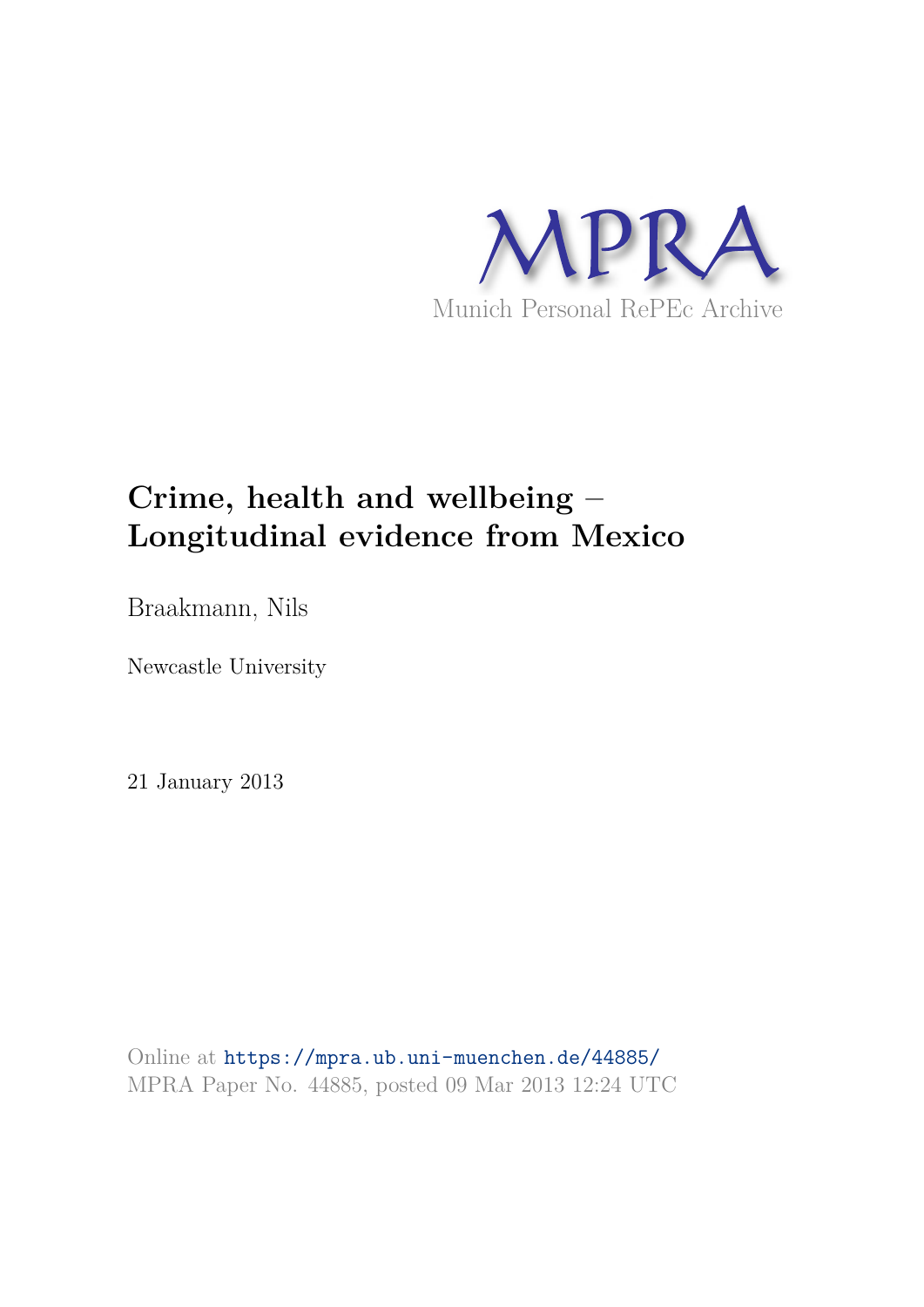#### **Crime, health and wellbeing – Longitudinal evidence from Mexico**

Nils Braakmann\*

Newcastle University

[This version January 21, 2013]

#### **Abstract:**

This paper uses variation in victimization probabilities between individuals living in the same community to shed new light on the costs of crime. I use panel data from the Mexican Family Life Survey for 2002 and 2005 and look at the impact of withincommunity differences in victimization risk on changes in self-rated and mental health. My results from fixed effects and instrumental variable estimations point towards substantial negative health effects of actual victimization, which might help to explain the existence of compensating differentials in wages or house prices found in earlier studies.

**Keywords:** cost of crime; victimization; health

**JEL Classification**: H40, I10, I12, K00, K42, R23

**Word count:** 6,808 (text body, references, tables)

<u> 1989 - Johann Barn, mars ann an t-Aonaich an t-Aonaich an t-Aonaich an t-Aonaich ann an t-Aonaich ann an t-Ao</u>

<sup>\*</sup> Nils Braakmann, Newcastle University, Business School – Economics, 5 Barrack Road, Newcastle upon Tyne, Tyne and Wear, NE1 4SE, United Kingdom, e-mail: nils.braakmann@ncl.ac.uk.

All analyses used Stata 11.2. Do-Files are available from the author on request. All analyses and opinions expressed in this paper as well as any possible errors are under the sole responsibility of the author.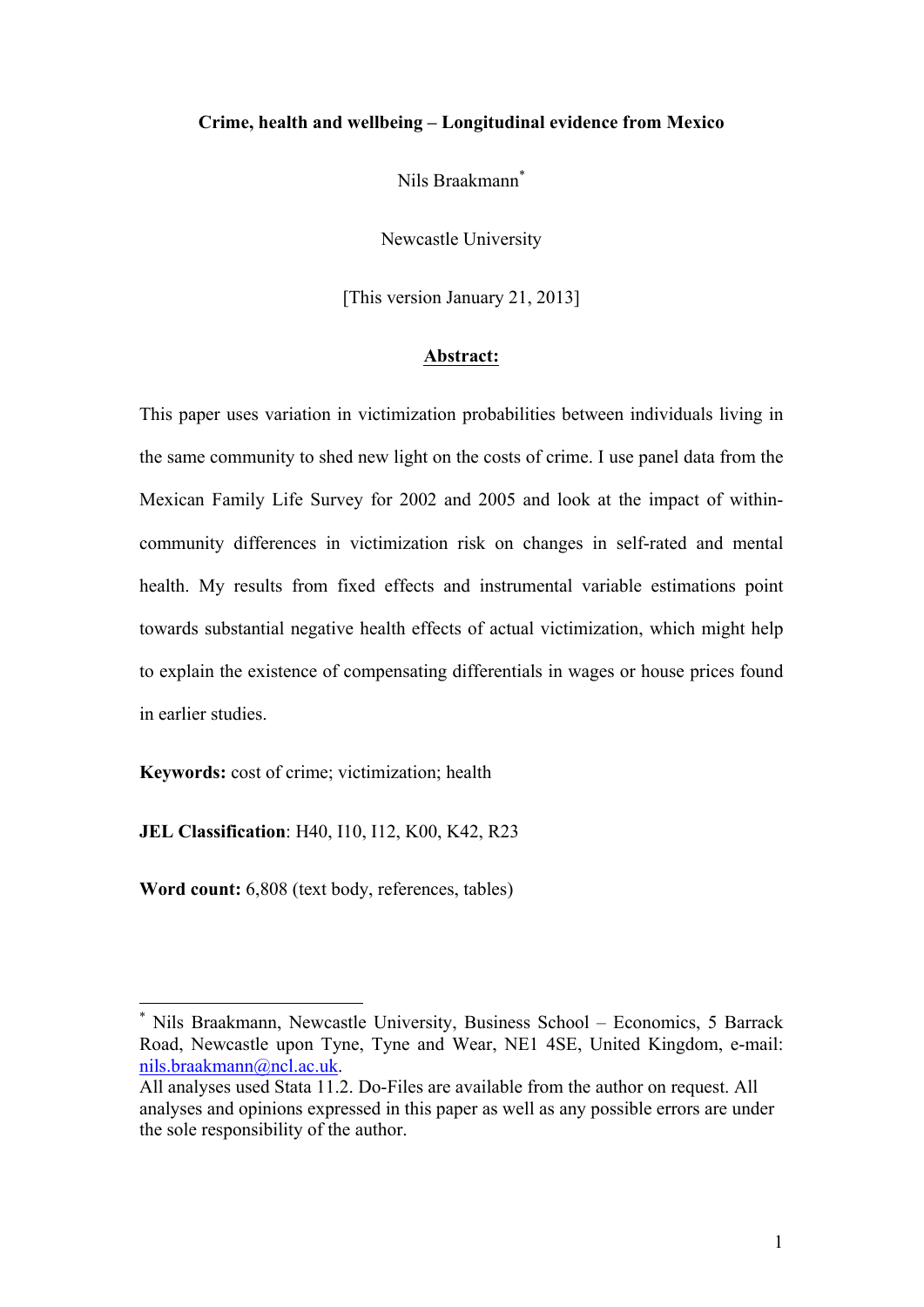#### **1. Introduction**

The medical literature has long identified a negative correlation between crime and victimization risk on the one side and measures of health and mental well-being on the other side (e.g., Miller et al., 1993; Chandola, 2001; Stafford et al., 2007; Jackson and Stafford, 2009). In economics, numerous papers have been concerned with estimating the cost of crime for society. Examples include willingness to pay studies for the avoidance of victimization (Ludwig and Cook, 2001; Cohen et al., 2004) or the calculation of compensating differentials for regional crime rates in either wages or house prices as predicted by models by Roback (1982, 1988), who also provides some evidence. Other examples in the latter group include, inter alia, Gerking and Neirick (1983), Blomquist et al. (1988), Smith (2005), Schmidt and Courant (2006) and Braakmann (2009) for wages and Bowes and Ihlanfeldt (2001), Lynch and Rasmussen (2001) and Gibbons (2004) for house prices.

The central assumption underlying the papers looking at compensating differentials is that crime or victimization risks lower the utility of affected individuals, thus leading to the need of monetary compensation. While this assumption has intuitive appeal – after all, it is easy to imagine that most people do not like being mugged – there have been only a few studies that look at where and why these utility losses actually occur. Two papers look at behavioral changes caused by crime and fear of crime: Hamermesh (1999) finds that victimization risk changes working time patterns in the US. Using the same dataset and econometric approach as this paper, Braakmann (2012) looks at measures individuals take to protect themselves, such as stopping to go out, changing routes or modes of transportation or starting to carrying a weapon, and their property, such as barring windows or getting an electronic alarm system. The logic underlying these papers is that crime might lead individuals away from their preferred choices, such as going out at a certain frequency or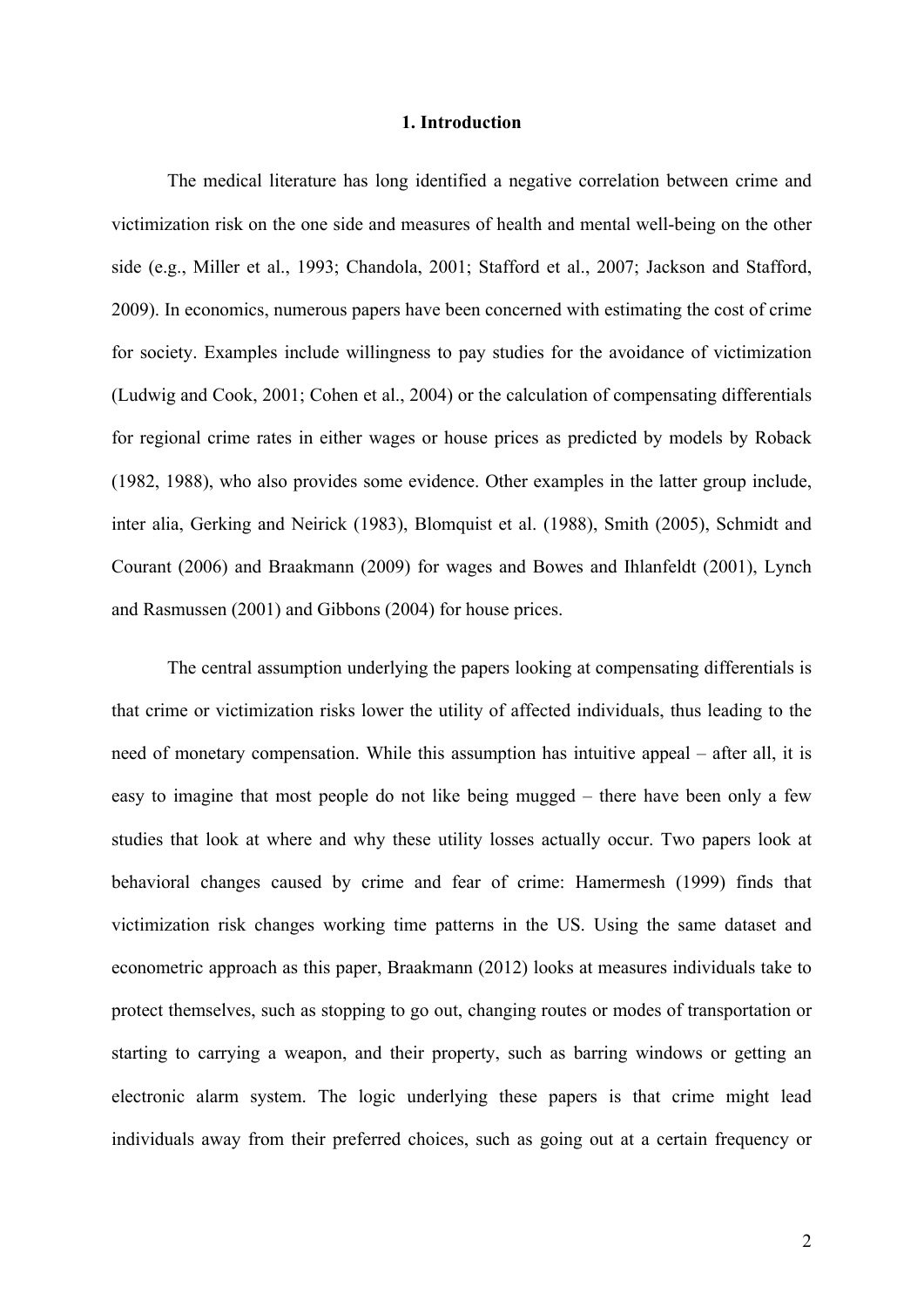working at certain times, which leads to utility losses and then ultimately to a compensating differential.

Another possible reason for why we might observe compensating wage differentials for crime is health. Intuitively, a link between health and crime (or victimization) is rather plausible: Some crimes, such as bodily harm, manslaughter or murder, are essentially defined by some loss of (physical) health on the side of the victim. In terms of mental health, it is easy to imagine that victimization can lead to traumata or that states of prolonged fear (of crime) might affect mental health or well-being. Finally, victimization risks might also lead to stress, which might than affect the risk of illnesses through its impact on the body's immune system. As long as individuals loose utility through worsening states of health, this link might also help to explain the existence of compensating wage differentials for crime. A contribution from economists in spirit of the previously mentioned medical papers is Powdthavee (2005) who uses South African data and finds that victimization lowers the victim's life satisfaction, which can be seen as a measure of mental health.

In this paper, I use household data from Mexico, specifically the 2002 and 2005 waves of the Mexican Family Life Survey, a panel survey of 40,000 individuals from roughly 8,400 households throughout Mexico. One particular feature of this survey is that it contains individual measures of crime and victimization risk. Furthermore it also contains a large number of health outcomes, which allows for a thorough investigation of the link between victimization and health. In terms of victimization risks, I look (a) actual past victimization and (b) subjective assessments of future victimization. Specifically, I use information on whether an individual has ever been assaulted or robbed in its life and on a subjective assessment of the probability of falling victim to a crime within the next year. Looking at both of these measures seems sensible as that there is a large literature examining the consequences of objective risk and subjective assessments of that risk being different (see,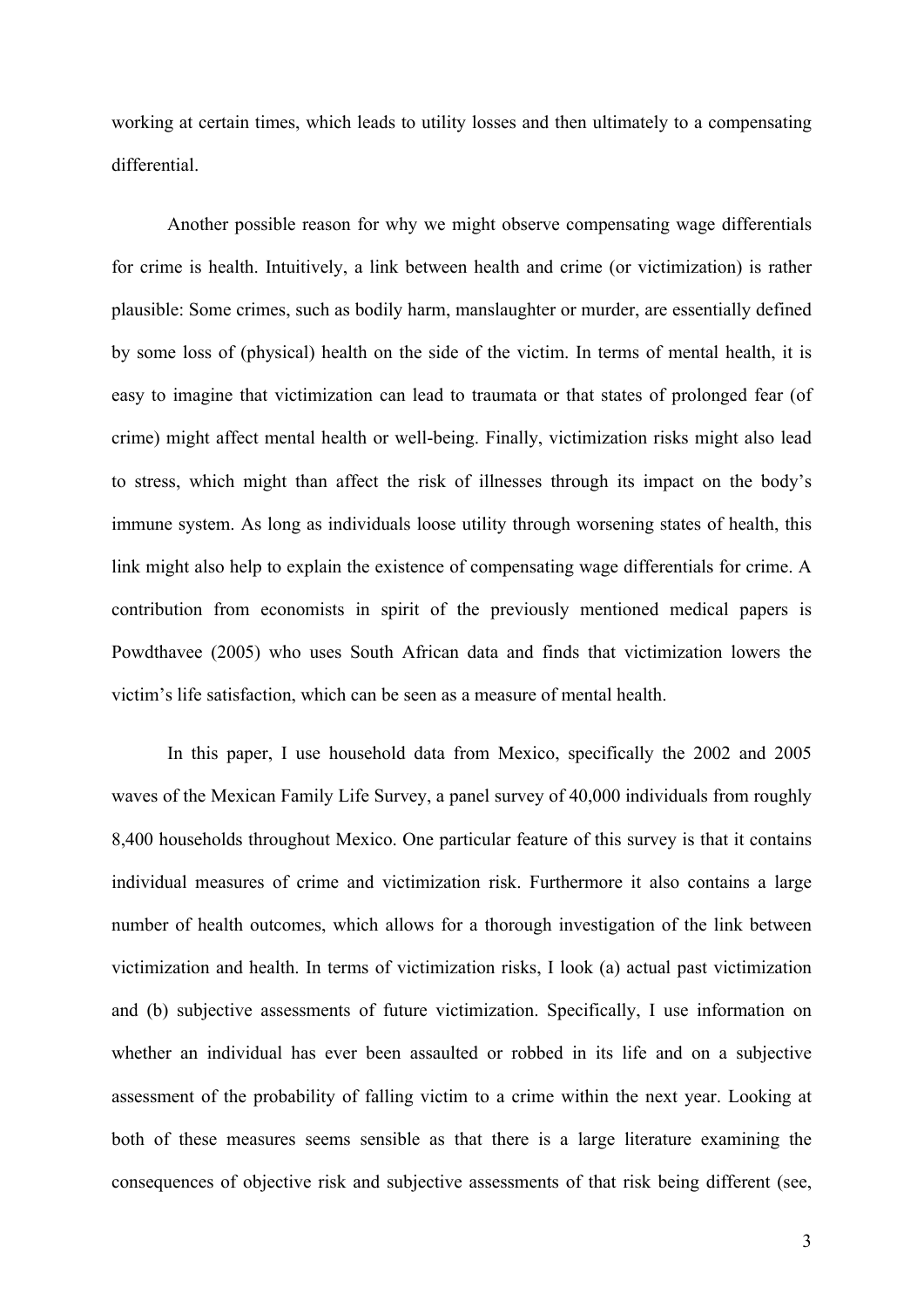e.g., Sloan and Pratt, 2011, for a recent study). Furthermore, the correlation between actual victimization and perceived victimization risk is only 0.17, which highlights that fear of crime affects a greater number of people than actual victimization.

I start by estimating individual fixed effects regressions while also controlling for community-time-effects, in other words by looking at the effects of changes in individual victimization rates or probabilities relative to changes in these characteristics in the respective community. Using individual victimization data has a number of advantages over the classical approach of using regional crime rates as a proxy for victimization risk (see Braakmann, 2012). First, individual victimization risks, even for individuals living in the same region, are likely to differ from and be more heterogeneous than regional crime rates, which can be seen as the average victimization risk in a region. An obvious example is the risk of being raped, which will likely differ at least by gender. Similarly, the risk of being assaulted in the street might well differ by appearance, behavior, age and the likely ability to fend off an attacker.

Second, using differences in victimization risks between individuals living in the same region allows for a flexible control of regional factors influencing both the respective outcome and crime rates by regional fixed effects or regional-time fixed effects in the case of longitudinal data as used in this paper. Unobserved regional factors, such as negative economic shocks, influencing both the outcome, such as wages or rents, and crime rates are usually a major concern in studies of the economic consequences of crime as the canonical economic model of crime (Becker, 1968) predicts a negative relationship between economic opportunities in legal employment and an individual's propensity to engage in crime (see, for example, Gould et al., 2002, for recent evidence and Piehl, 1998, and Freeman, 1999, for surveys). Exploiting within-region differences in victimization risks combined with regionaltime fixed effects flexibly controls for these factors without the need for extensive regional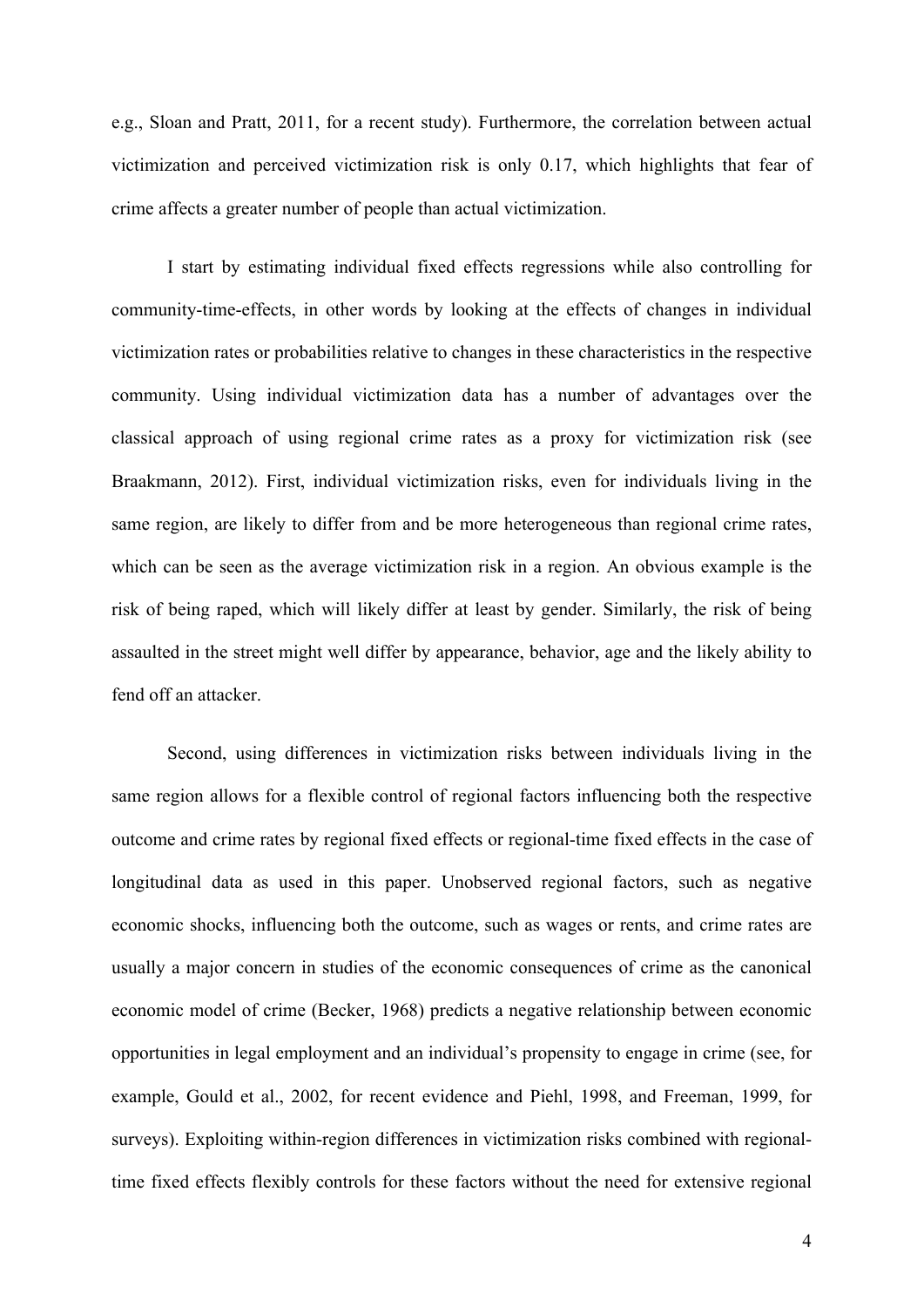controls as in Bowes and Ihlanfeldt (2001) or Braakmann (2009), natural experiments as in Smith (2005) or instrumental variables as in Gibbons (2004).

The flipside of these advantages, however, is a higher risk of simultaneity bias. While regional crime rates are generally more or less uninfluenced by the behavior of every single person in the data and regional shocks are the main worry, individual crime risks may well be influenced by changes in individual health or well-being. Consider for example the case where the fixed effects estimates indicate a non-significant effect of victimization on some health outcome. A possible explanation could be that crime simply does not influence health. However, an equally valid explanation would be that individuals whose health worsened are less likely to go out in the evenings, say to nightclubs, which might reduce their victimization risks.

To address these concerns I rely on the same instrumental variable strategy I used in Braakmann (2012): Individual victimization risks are instrumented by the share of individuals in the respective community – excluding the respective individual – who have been victimized or consider victimization to be likely. The logic underlying these instruments is rather simple: Individuals living in the same community face the same regional developments in crime rates, which implies that individual victimization risks should be correlated with regional aggregations of these risks. The regional aggregates, however, should be uncorrelated with individual changes in behavior as long as the regional characteristics are calculated without the individual under question. The crucial assumption here is that regional (average) victimization risks have no direct influence on an individual's health or mental state once individual risks are controlled for, which seems plausible. Note that this strategy only works due to the availability of measures of both individual and aggregate victimization risks. Without the individuals measures one would be in the typical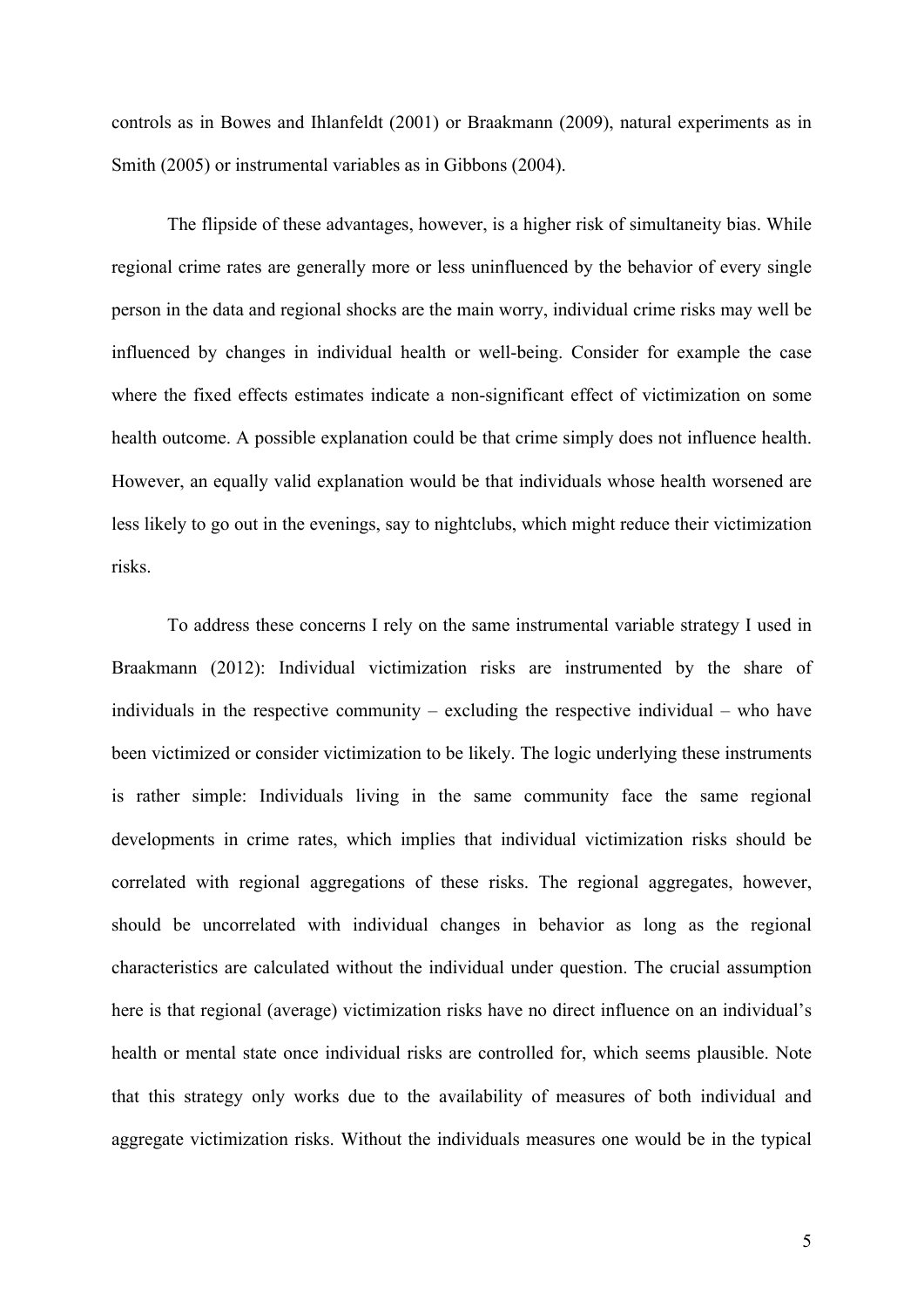situation where regional measures of victimization are used as a proxy for individual risk. These typical proxy-regressions can be seen as the reduced form of my estimates.

An important question is whether subjective beliefs about victimization risks may differ from some "true", objective risk of victimization, i.e., whether individuals are actually able to judge their victimization risks accurately. Here, it is important to note two things: First, while individuals might indeed misjudge their victimization risk, they will also not know their "true", objective victimization risk and consequently have no choice but rely on their subjective judgment. Second, given the usual level of underreporting of criminal activities and the risk that the resulting measurement error varies regionally, it is not clear whether the alternative of using reported crime rates is any better than using subjective beliefs. In fact, Hamermesh (1999, p. 315) points out that (subjective) fear of crime is more relevant to individual behavior than (objective) regional crime rates and should consequently be preferred.

My estimates indicate that, first, actual victimization appears to have large, statistically significant and negative effects on the victims' health, be it self-rated, actual medical conditions or indicators of mental health. Second, the subjective likelihood of victimization has a much smaller and often insignificant effect on health. In other words, the negative health effects of crime and victimization seem to be confined to the actual victims. Third, standard fixed effects estimates seem to suffer from considerable bias towards zero, as can be seen from the fact that the IV estimates generally tend to be much larger. Note that these results can be explained by good health having a positive effect on crime risks (for example, as sick people are more likely to stay at home where victimization risks tend to be relatively low), while at the same time crime (risks) having a negative effect on health.

The rest of the paper is organized as follows: Section 2 describes the data used.

6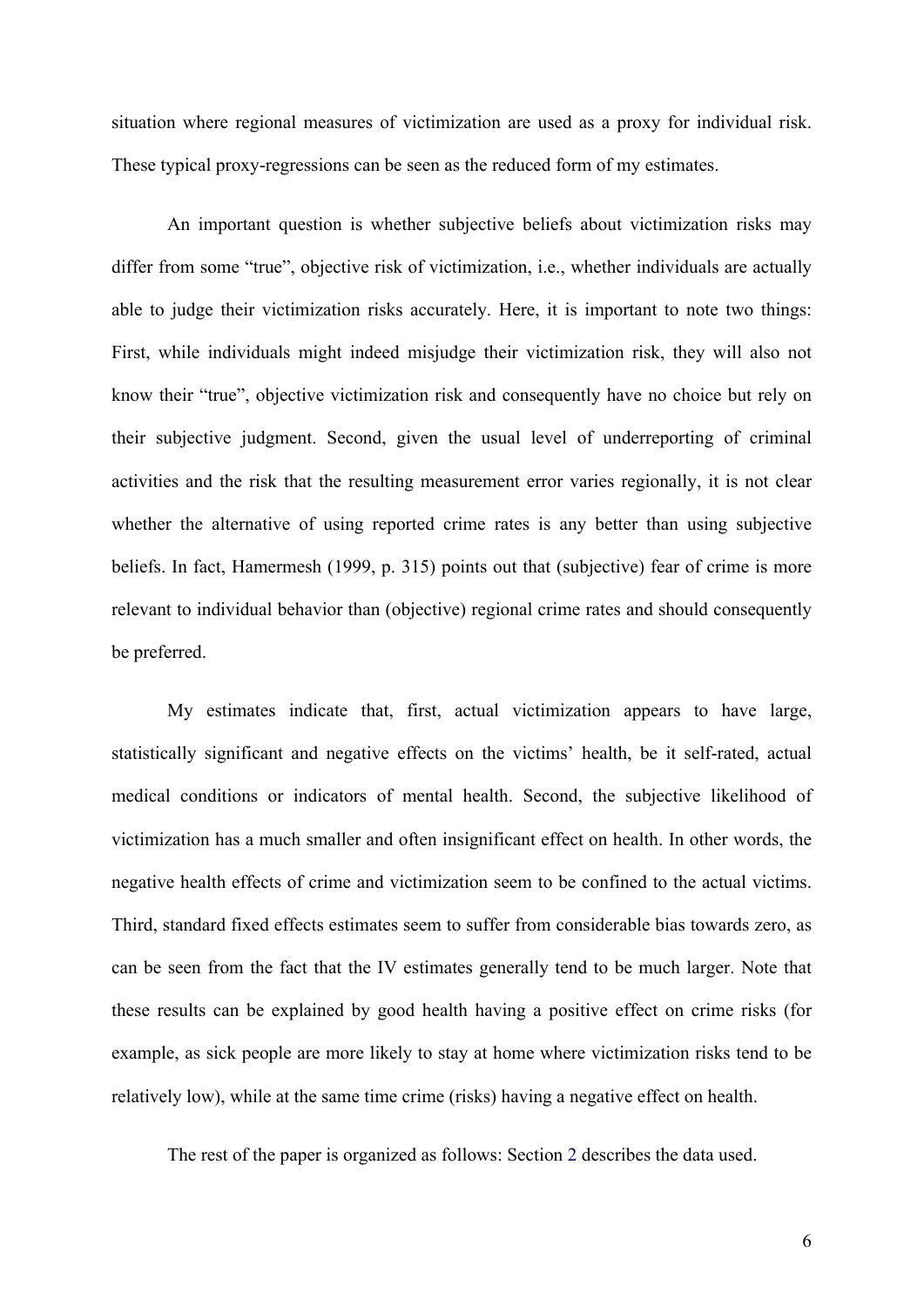Section 3 lays describes the estimation approach. Results can be found in section 4. Section 5 concludes.

#### **2. Data**

I use data from the 2002 and 2005 waves of the Mexican Family Life Survey.<sup>1</sup> The survey was conducted by researchers of the University Iberoamericana (UIA), the Center of Economic Research and Teaching (CIDE: *Centro de Investigación y Docencia Económicas*), the National Institute of Public Health (INSP: *Instituto Nacional de Salud Pública*), and the University of California, Los Angeles (UCLA). The data cover approximately 40,000 individuals from roughly 8,400 households throughout Mexico in each wave. Crucially it also contains more than one household per community and year, which enables me to use community-time fixed effects. Communities range from small villages to cities and cover both urban and rural areas.

In this paper I focus on adult respondents – defined as being 14 years of age or older – as several key variables, including victimization risks, are missing for children. The final sample used in the estimations consists of 11,736 observations for 5,883 men and 16,756 observations for 8,393 women from 150 communities. Communities contain between 19 and 508 individuals with an average of 95. Major reductions in the sample size from the original roughly 40,000 individuals occur due to the restriction to adult individuals and the requirement of individuals being observed in both waves.

Victimization risks are measured by two dummy variables as in Braakmann (2012). The first indicates whether an individual considers it likely or very likely to be robbed or

<u> 1989 - Johann Barnett, fransk politiker (</u>

<sup>&</sup>lt;sup>1</sup> Data and documentation are available at  $\frac{http://www.ennvih-mxfls.org/}{http://www.ennvih-mxfls.org/}.$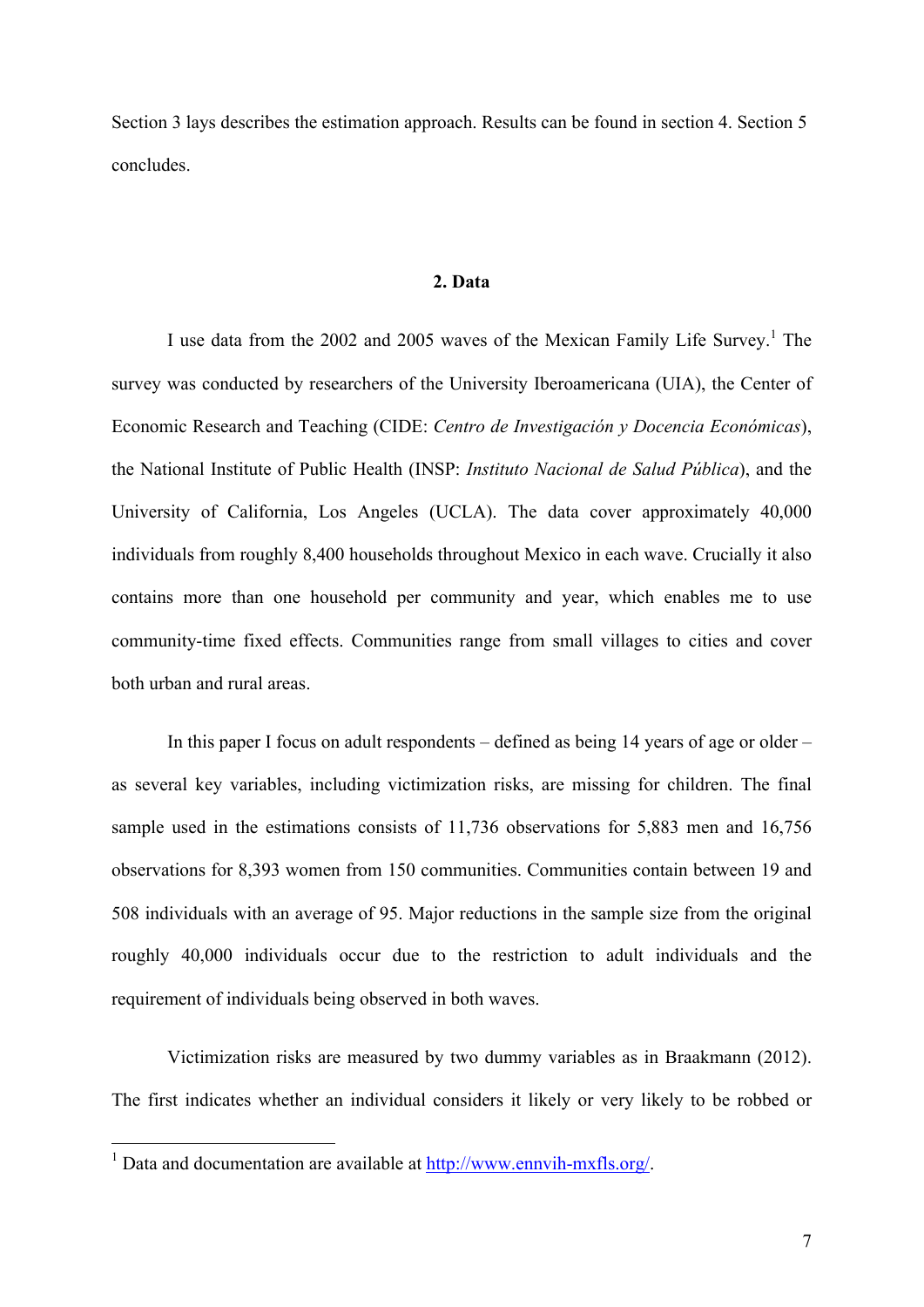assaulted within the next year. In other words, it captures an individual's expectation regarding its victimization risk. The second measure is a dummy variable indicating whether an individual has ever been assaulted, robbed or attacked in the past. This second variable is similar to the one used by Powdthavee (2005) in his study of the life-satisfaction effects of victimization in South Africa. 9% of the individuals in the sample have been victimized with 2.3% experiencing more than one assault (up to a maximum of 10).

The health variables can be split into two groups. The first are measures of self-rated health. These include a dummy for having bad self-rated health, a dummy for having worse health than a year ago, a dummy for expecting health to be worse next week and a dummy for stating that ones health is worse than that of people of comparable age and gender. The second groups of variables relates to mental health. It consists of a set of dummies for having suffered from stress, having experienced sleeping problems, frequent feelings of fear, frequent feelings of pessimism and frequent wishes to die during the last 4 weeks prior to the interview and, finally, the individual's usual hours of sleep per night.

From the data I also take a number of standard socio-economic controls on age and education. I do not control for changes in labor force status and income as these might themselves be influenced by health consequences of to victimization and crime risks, if, e.g., someone has to give up work due to injuries received when assaulted (see Angrist and Pischke, 2009, ch. 3.2.3 for a textbook treatment on bad controls in causal inference).

#### (TABLE 1 ABOUT HERE.)

Table 1 contains descriptive statistics for all variables. Note that there is a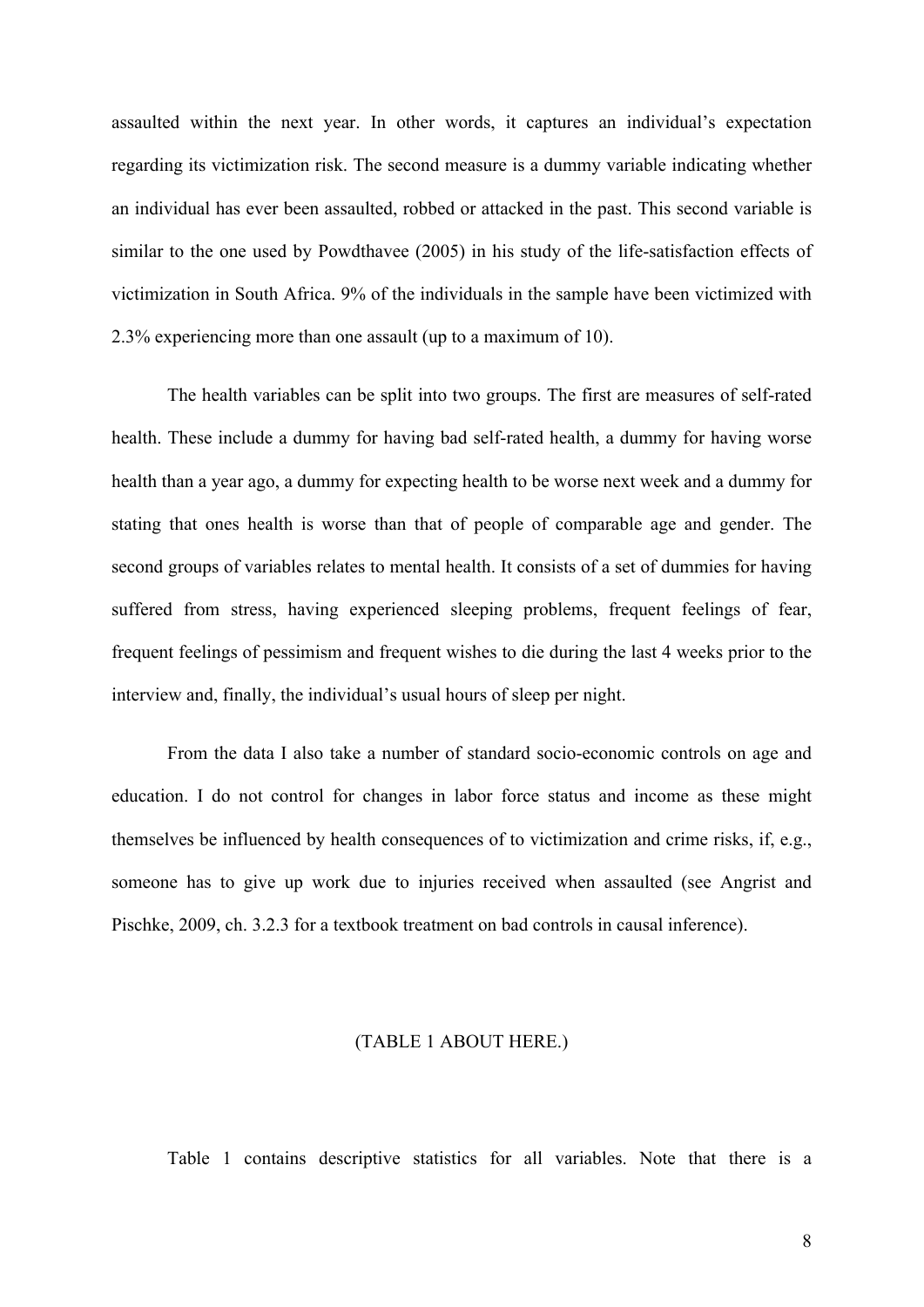considerable number of individuals who consider it likely to be victimized or have been victimized in the past: Around 21% of all individuals in the sample consider it likely to become victim of a crime within the next year and between 7% and 12% have become a victim in the past. The fact that more people consider victimization likely than actually experience it is not unusual and often found in the literature (e.g., Dominitz and Manski, 1997).

#### **3. Estimation strategy**

Following Braakmann (2012), I estimate regressions of the form

FE I:

$$
y_{ict} = X_{it}^{\dagger} \beta + \tau^* v_{ict} + \eta_{ct} + \alpha_i + \varepsilon_{ict}, \tag{1}
$$

where  $y_{\text{ict}}$  is the respective outcome for individual *i* in community *c* observed in year *t*,  $y_{\text{ict}}$  are the measures of victimization risk for that individual,  $X_{it}$  contains the socio-demographic characteristics described above,  $\alpha_i$  is an individual fixed effect,  $\eta_{ct}$  is a community-year fixed effect and  $\varepsilon_{ic}$  is a standard error term. Standard errors are adjusted for clustering on both the individual and the community level. The coefficients of interest are in  $\tau$ , which measure the impact of victimization (risk) on the respective health outcome. All regressions are run separately for men and women. Note that the fact that  $y_{\text{ict}}$  might contain dummies is relatively innocuous as all variables and in particular the measures of victimization risk are essentially dummies, which prevents the usual issues with using a linear probability model on discrete outcomes (see Angrist, 2001, in the context of IV estimation).

The individual fixed effects capture any baseline differences between individuals such as lifestyles or general physical appearance. Their presence implies that the effects of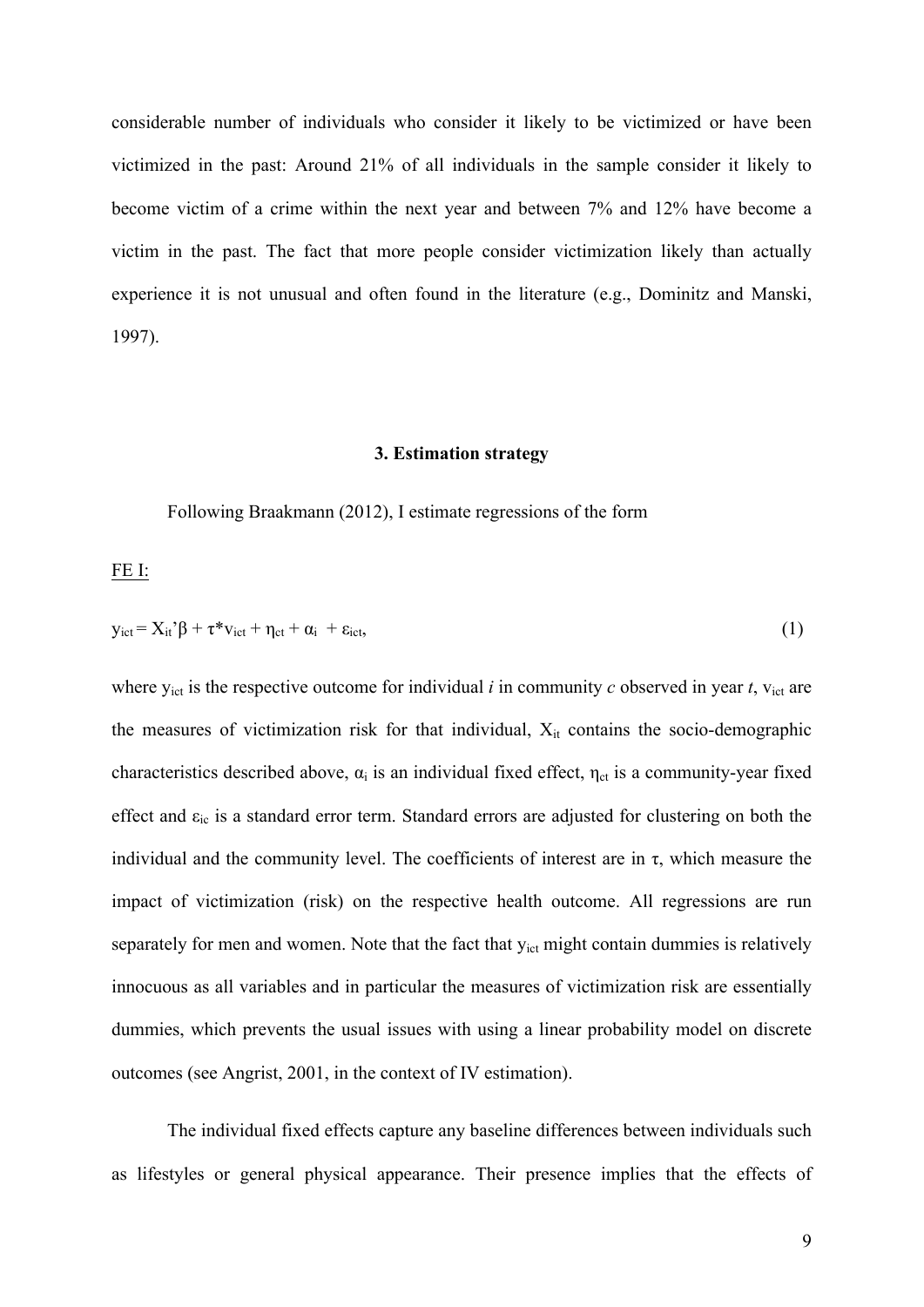victimization are identified through changes in individual victimization risks. The community-year effects capture all changes that occur on the regional level, including overall changes in crime rates as well as changes in the economic situation. Their inclusion also means that all effects are identified using within-community-within-year differences in victimization risk. In an alternative specification I replace the community-year effects  $\eta_{ct}$ with separate fixed effects for communities  $(\mu_c)$  and  $(\phi_t)$  years and add some time-varying community characteristics  $W_{ct}$ , specifically the local population, a dummy that is "1" if income opportunities have improved during the last year and three dummies indicating whether prices for corn, health care and other foods increased during the last year. This results in the specification FE II:

#### FE II:

$$
y_{ict} = X_{it}^{\dagger} \beta + W_{ct}^{\dagger} \delta + \tau^* v_{ict} + \mu_c + \phi_t + \alpha_i + \varepsilon_{ict}, \tag{2}
$$

As in Braakmann (2012) the results from these two specifications usually do not differ in any meaningful way.

The estimates based on equation (1) or (2) may still suffer from reverse causality or omitted variable bias through the omission of time-varying variables. Consider first the case of reverse causality: A decline in health might force an individual to stay at home more often (as opposed to, say, going out clubbing in the evening), which in turn might very well reduce its risk of falling victim to a crime. A similar case can be made for time-varying omitted variables. Say, an individual decides to adopt a healthier lifestyle, where lifestyle is unobserved. This might induce all sorts of behavioral changes, for instance, again staying at home more often instead of going out drinking, which might affect both victimization risks and health. Note that while the direction of the bias in the preceding two examples was rather clear, it would be equally possible to find examples that would lead to biases in other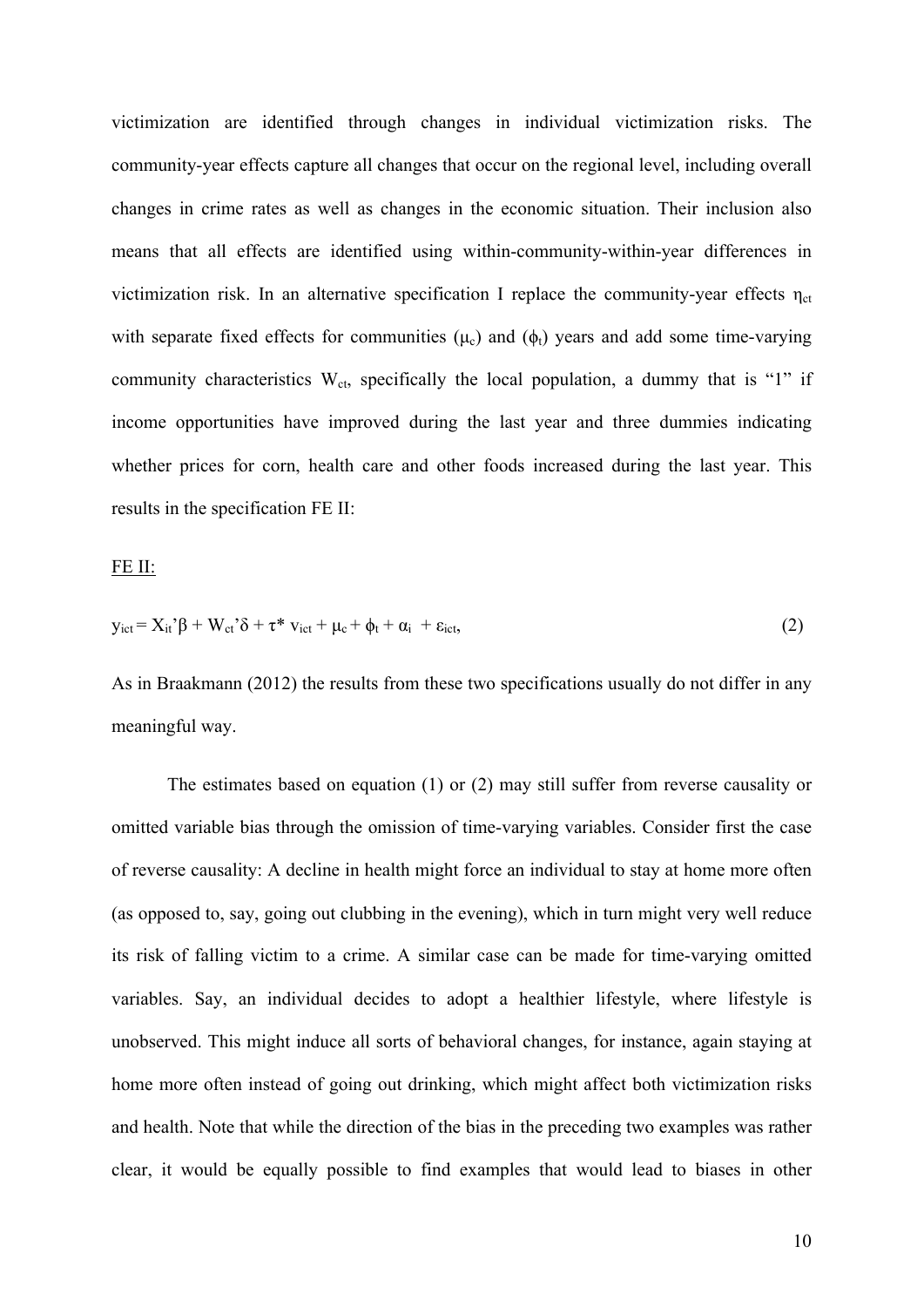directions.

A further problem could be measurement error: If individuals are not very good at judging their victimization risk in a consistent way over the years, a good part of the withinindividual variation in victimization risk could be noise. While this is probably less of a problem for actually experienced past victimization – which does not occur that regularly in the life of each individual and should be a rather memorable event – it might very well be a bigger problem when it comes to the subjective victimization probability. Note that the resulting bias in this case would be towards zero.

To attenuate these concerns I rely on the same instrumental variable strategy I used elsewhere (Braakmann, 2012). In a first step, I calculate for each individual the averages of the victimization measures using all other individuals living in the same community, denoted by  $\bar{v}_{-ict}$ . Effectively, these averages are simple the shares of individuals in the respective community, excluding the respective individual, who consider it likely to be victimized or have been victimized in the past. It is important to stress that there is enough variation in these measures within communities to make this approach sensible: The within-community standard deviation (over time) of the share of individuals who consider victimization to be likely is 0.066 (mean 0.197), which is more than half the between-community standard deviation of 0.119, while the corresponding value for actual victimization is 0.031 for the within-community standard deviation (mean 0.085) and 0.096 for the between-community standard deviation.

In a second step, I use these averages as instruments for the individual measures of victimization risks, leading to a first stage

$$
v_{\rm{ict}} = X_{\rm{it}}^{\prime} \pi + W_{\rm{ct}}^{\prime} \xi + \rho^* \bar{v}_{\rm{-(ct)}} + \mu_{\rm{c}} + \phi_{\rm{t}} + \alpha_{\rm{i}} + v_{\rm{ict}}.
$$
\n(3)

11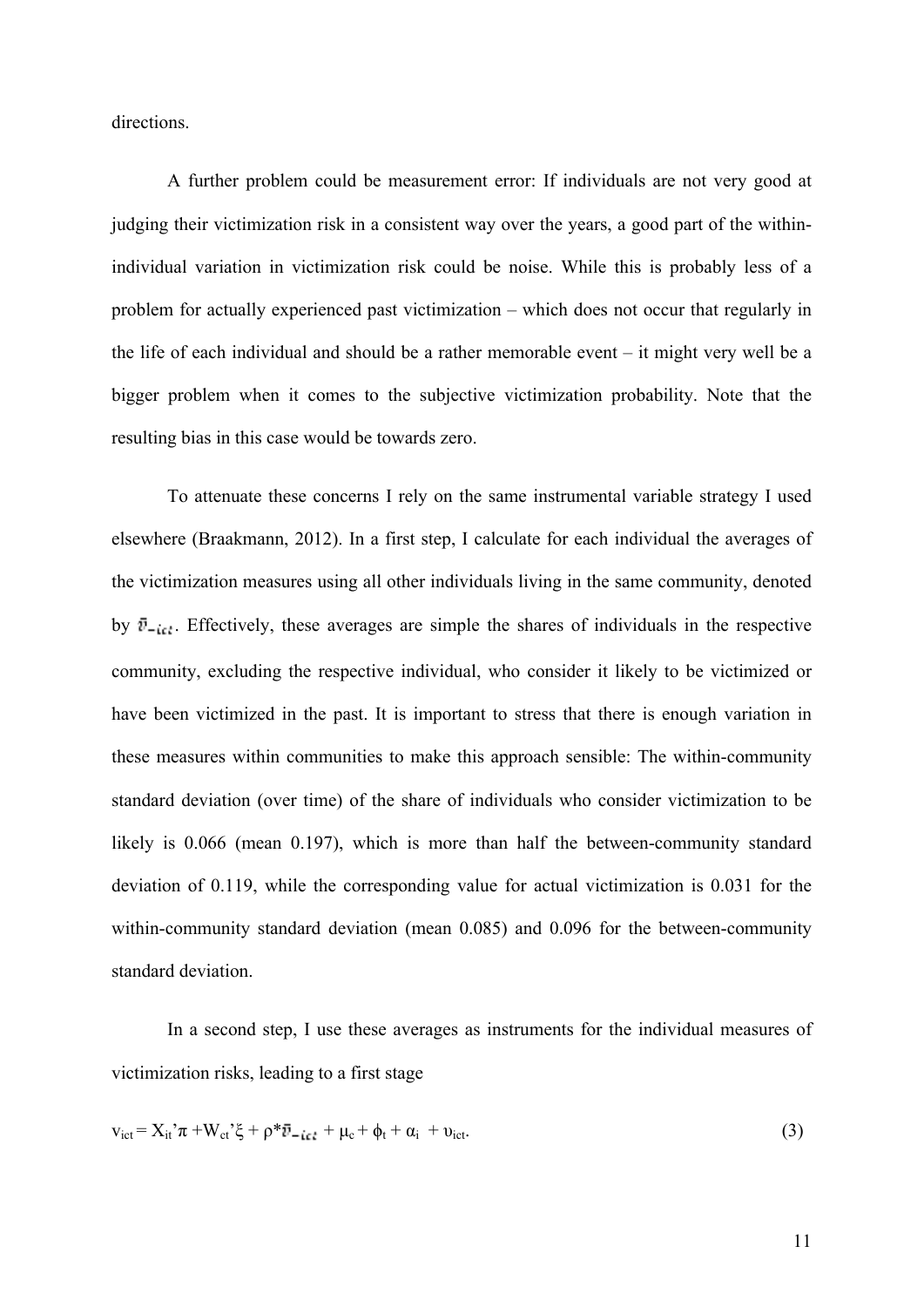As already stated in the introduction, the logic underlying these instruments is fairly simple: Individuals living in the same community face the same changes in regional factors that might influence victimization risks, like changes in the presence of gangs or the police or economic downturns. Consequently, we would expect changes in aggregate measures of victimization to be correlated with changes in the corresponding individual measures. As the regional measures are calculated without the respective individual, there is no possibility of reverse causality. Similarly, any changes in individual life-styles or other variables that could lead to omitted variable bias should not influence the aggregate victimization measures. It is important to stress the difference between this estimation strategy and the use of regional crime rates as proxies for individual risk. While both my IV approach and the proxy approach use regional variation in crime risks, the IV approach still distinguishes between individuals whose *individual* risk changes as a result of the changes in regional risk and those whose risk does not change, whereas the proxy approach effectively assumes that all individuals in the same region face the same change in risk.

As the instruments effectively vary only on the community-year-level, it is necessary to replace the community-year fixed effects with separate community and year fixed effects as well as some time-varying controls on the community level. This change might lead to the familiar concern with unobserved regionals shocks that also arises when using regional crime rates as a proxy for individual victimization risk. One way to test for potential biases arising from this change is to compare standard fixed effects estimates based on equations (1) and (2). As already mentioned earlier, results from these two specifications are almost identical.

Despite this result, it is important to be aware that estimates based on FE I are conceptually somewhat different from those based on FE II and the IV estimates. The former effectively looks at how individuals behave whose victimization risk relative to their community in a given year changes, that is, all victimization risks in that specification are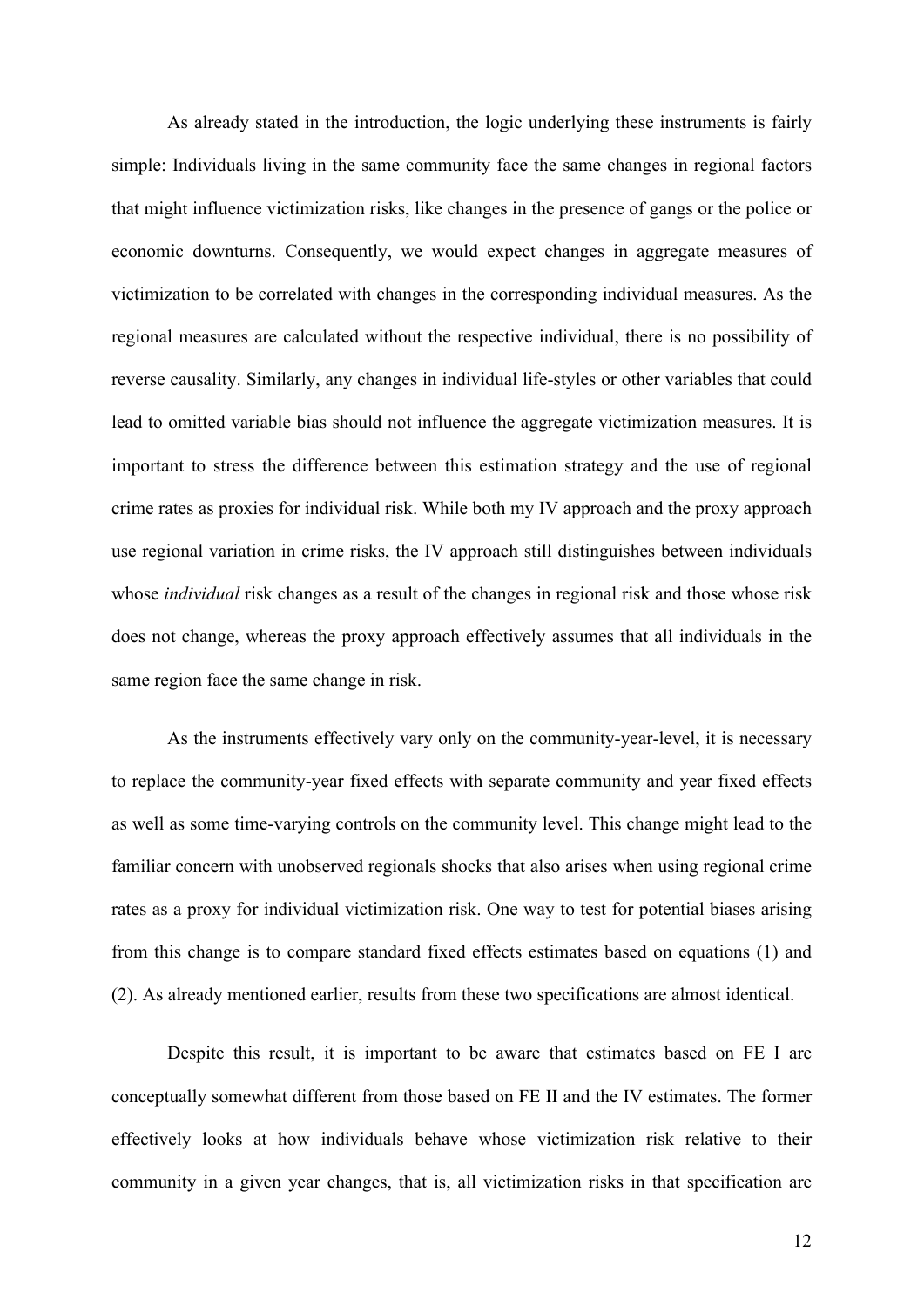relative risks. FE II and the IV estimates also use variation in victimization risk that arise through changes in victimization risk within communities over time. The IV and FE 2 estimates are then again somewhat different as the former identify local average treatment effects, that is, effects for those individuals whose victimization risk changes because the average risk in the community changes, whereas the latter also contain changes in victimization risk due to changes in personal circumstances.

#### (TABLE 2 ABOUT HERE.)

Table 2 presents first stage results on the relationship of aggregate and individual measures of victimization. As we can see the results show that the instruments are correlated fairly strongly with the individual measures of victimization risk. All first stage F-values furthermore indicate the absence of any weak instrument problem.

#### **4. RESULTS**

Table 3 presents the first set of results related to self-rated health. Note first that both fixed effects specifications, FE I and FE II, are always very similar, which suggests that the included regional control variables capture all important regional time-varying confounders. In general, the results indicate no or almost no relationship between the subjective probability of victimization and self-rated health with the exception of the expectation of worsening health for women. Actual victimization on the other hand is often associated with a significant worsening of the respective health measures: Individuals who have been victimized are more likely to report a decrease in health relative to one year ago. They are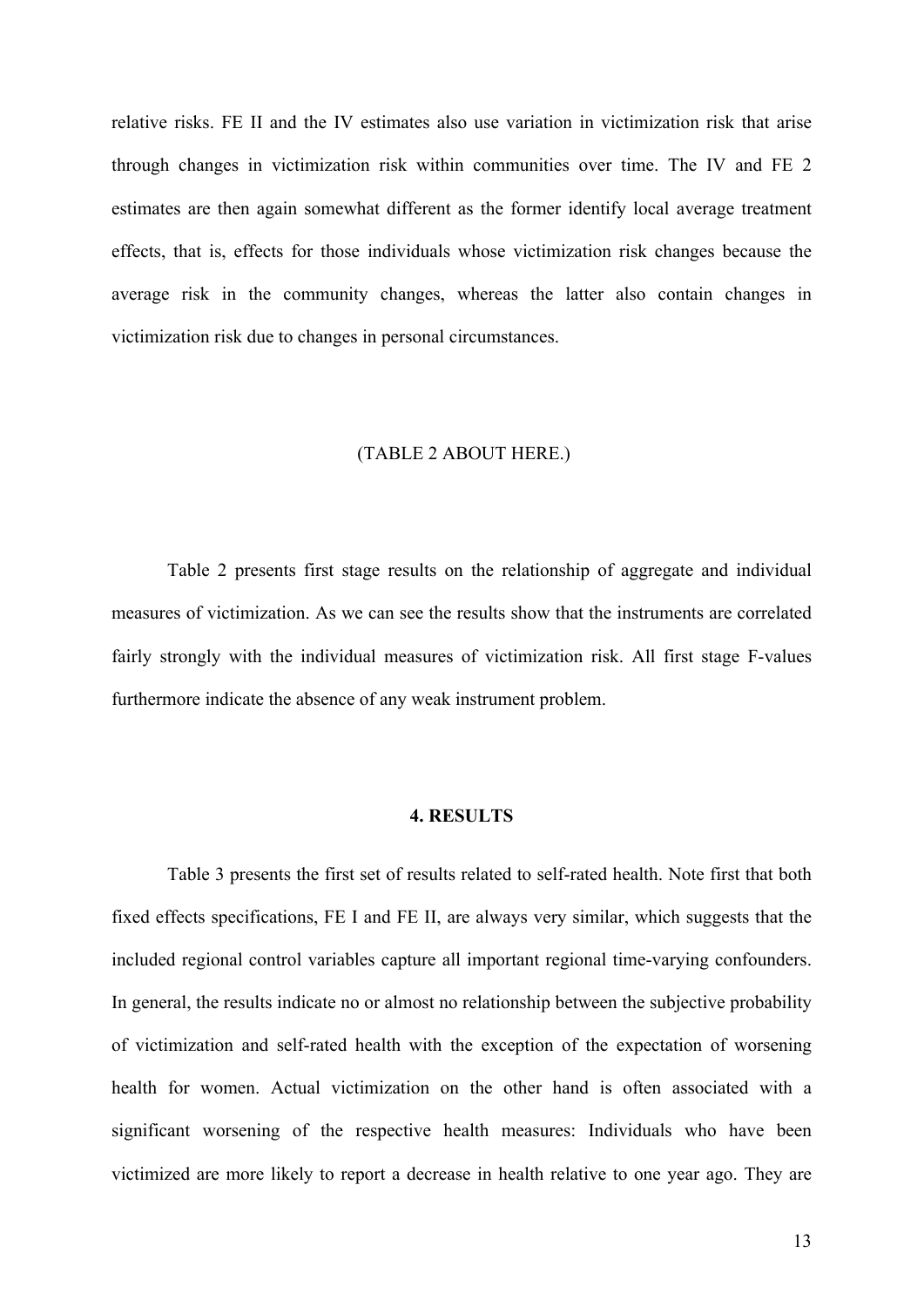also more likely to expect a further worsening of their health and – at least when they are women – are more likely to report having bad health relative to people of the same age and gender. It should be stressed that the IV estimates are generally (much) larger than the corresponding FE estimates, indicating that the already mentioned biases are relevant and on balance negative. The fact that the IV estimates are more likely to be insignificant can easily be explained by their well-known lower statistical efficiency. A note of caution, however, is probably in order when it comes to the female results for the decrease in health relative to one year ago. Here, the IV estimates appear to be unrealistically large indicating an approximately 106% increase in the likelihood to report decreased health.

## (TABLE 3 ABOUT HERE.)

Finally, table 4 presents results regarding mental health. The main result emerging from the table is that crime victims are much more likely to state that they are suffering from sleeping problems and also sleep between 2 and 3 hours less per night than individuals who have not been victimized. For the remaining outcomes both the FE and the IV estimates are generally insignificant and also not particularly large in magnitude when looking at men. For women, the picture is somewhat different: Some FE estimates indicate that victimization might increase the risk of feeling pessimistic and experiencing death wishes. The corresponding IV estimates tend to be insignificant, but are usually not small, which means that imprecise estimation might rather than true non-effects might be responsible for this result. Finally, there are also some hints that the subjective likelihood of victimization may lead to frequent feelings of fear or pessimism and to sleeping problems for women. For other outcomes and men, the subjective risk of victimization does not seem to have any effect, which is similar to the results for the other outcome groups.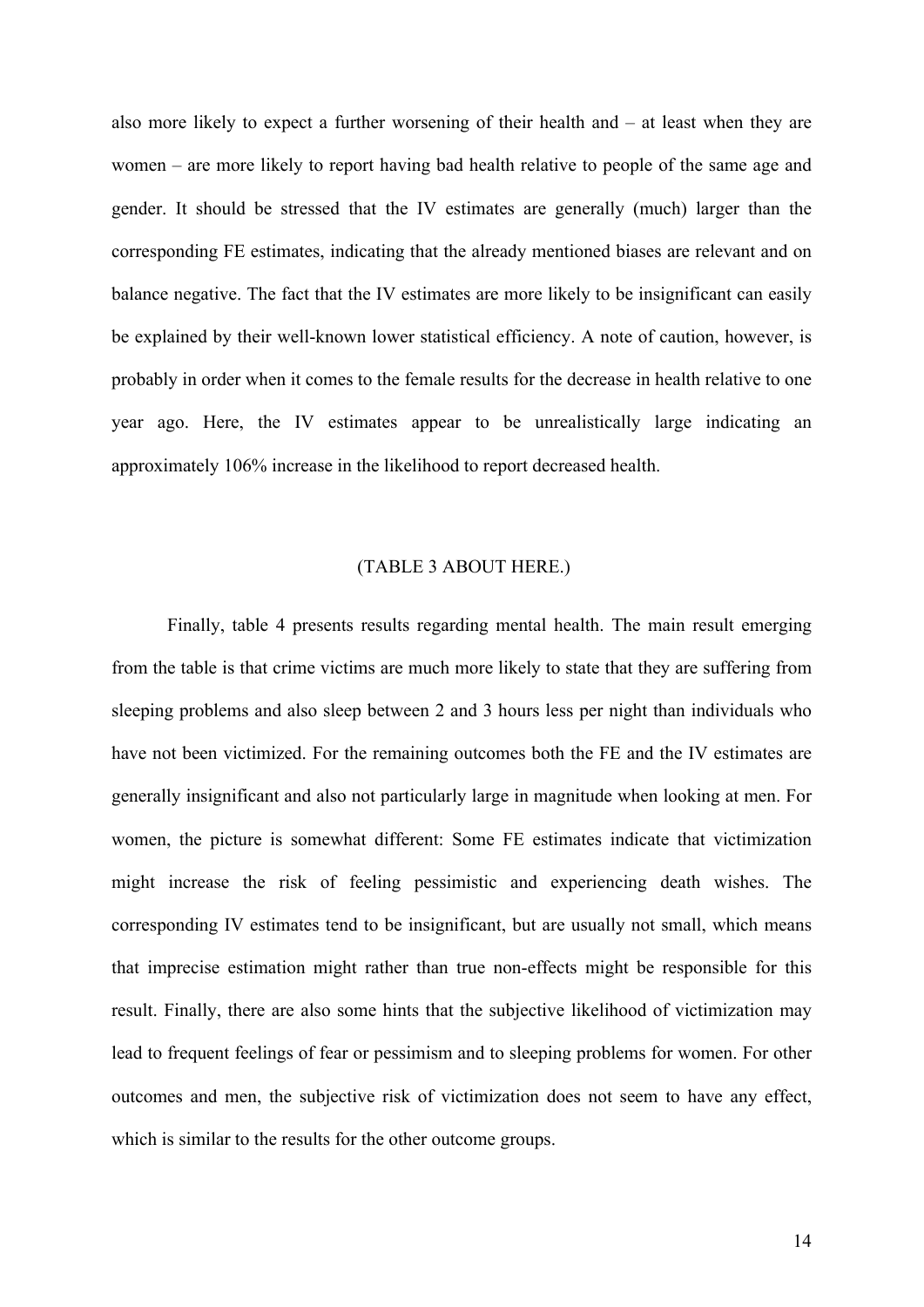#### (TABLE 4 ABOUT HERE.)

To summarize the main results: First, actual victimization appears to have large, statistically significant and negative effects on the victims' health, be it self-rated or indicators of mental health. These results suggest that some of the compensating differentials related to crime that were found in earlier studies might arise because of negative health effects. Second, the subjective likelihood of victimization has a much smaller and often insignificant effect on health. In other words, the negative health effects of crime and victimization seem to be confined to the actual victims. Third, standard fixed effects estimates seem to suffer from considerable negative bias, as can be seen from the fact that the IV estimates generally tend to be much larger.

#### **5. Conclusion**

This paper provided evidence on some of the non-monetary costs of crime using data from Mexico, a country with a relatively severe crime problem. I exploited withincommunity differences in changes in individual victimization risks and used a combination of fixed effects and instrumental variable estimation. I also considered the effects of both subjective believes about victimization risks and past victimization to shed light on the question whether the costs of crime are borne only by the actual victims or crime affects other individual in the same community.

The results indicate substantial negative health effects of actual victimization, which might help to explain both the large willingness to pay for crime reduction and the existence of compensating differentials in wages or house prices found in earlier studies. The results also indicate that these negative effects are found only for actual crime victims, but not for those just expecting to be victimized. This latter result is different from studies looking at behavioral changes such as Hamermesh (1999) and Braakmann (2012) that generally find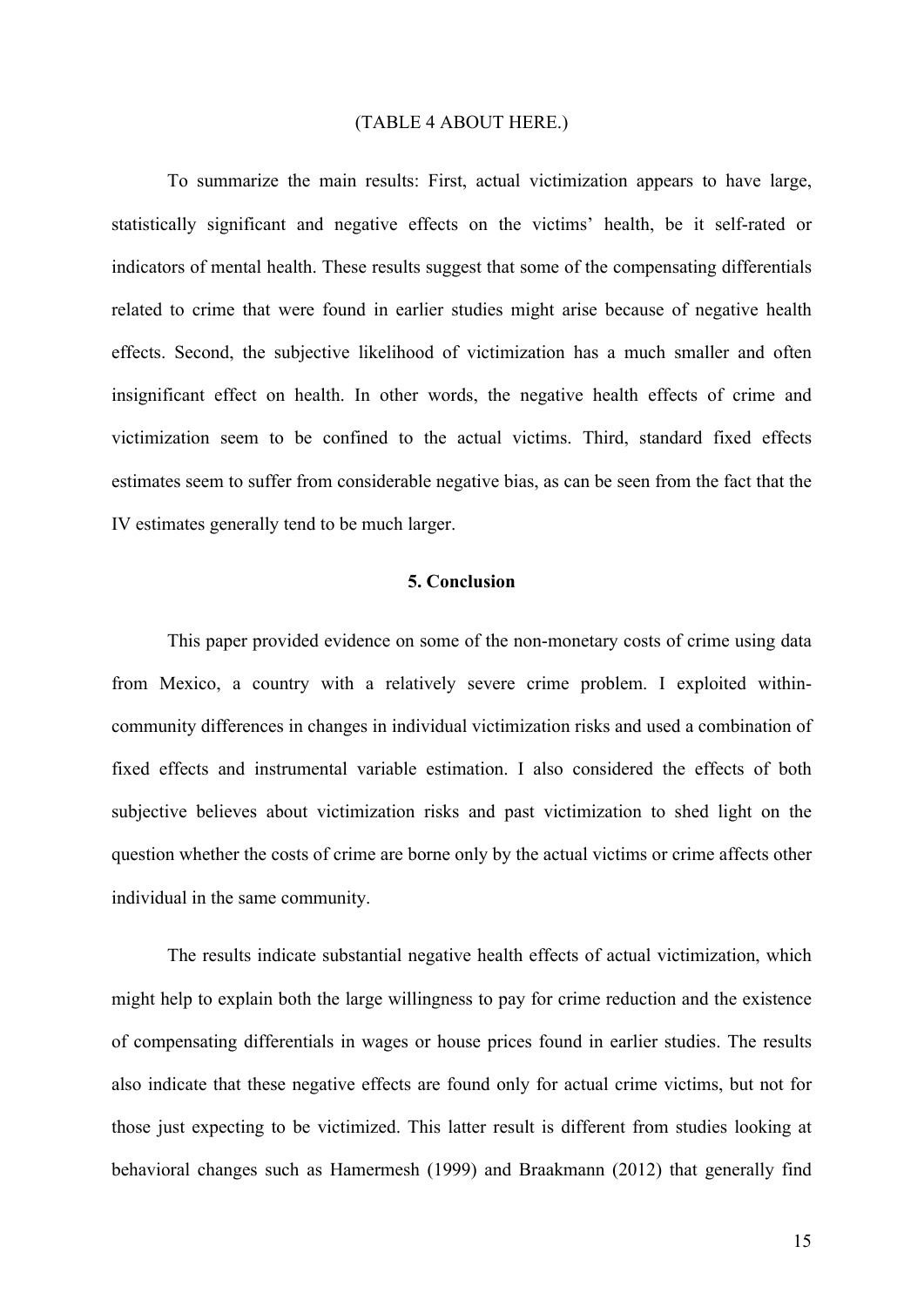effects when looking at measures such as fear of crime. On a political level, the results also suggests that a successful battle against crime might also be good for public health.

#### **References**

- Angrist, Joshua D., 2001. "Estimation of Limited-Dependent Variable Models with Dummy Endogenous Regressors: Simple Strategies for Empirical Practice." *Journal of Business and Economic Statistics 19(1)*: 2-28.
- Angrist, Joshua, D. and Joern-Steffen Pischke. 2009. "*Mostly harmless econometrics an empiricist's companion*." Princeton: Princeton University Press.
- Ayres, Ian, and Steven D. Levitt. 1998. "Measuring Positive Externalities from Unobservable Victim Precaution: An Empirical Analysis of Lojack." *Quarterly Journal of Economics* 113(1): 43-77.
- Becker, Gary S. 1968. "Crime and Punishment: An Economic Approach." *Journal of Political Economy* 76(2): 169-217.
- Blomquist, Glenn C., Mark C. Berger, and John P. Hoehn. 1988. "New Estimates of Quality of Life in Urban Areas." *American Economic Review* 78(1): 89-107.
- Bowes, David R., and Keith R. Ihlanfeldt. 2001. "Identifying the Impacts of Rail Transit Stations on Residential Property Values." *Journal of Urban Economics* 50(1): 1-25.
- Braakmann, Nils. 2009. "Is there a compensating wage differential for high crime levels? First evidence from Europe." *Journal of Urban Economics* 66(3): 218–231.
- Braakmann, Nils. 2012. "How do individuals deal with victimization and victimization risk? Longitudinal evidence from Mexico." *Journal of Economic Behavior and Organization 84(1)*, pp. 335-344.

Chandola, Tarani, 2001. "The fear of crime and area differences in health", *Health and Place*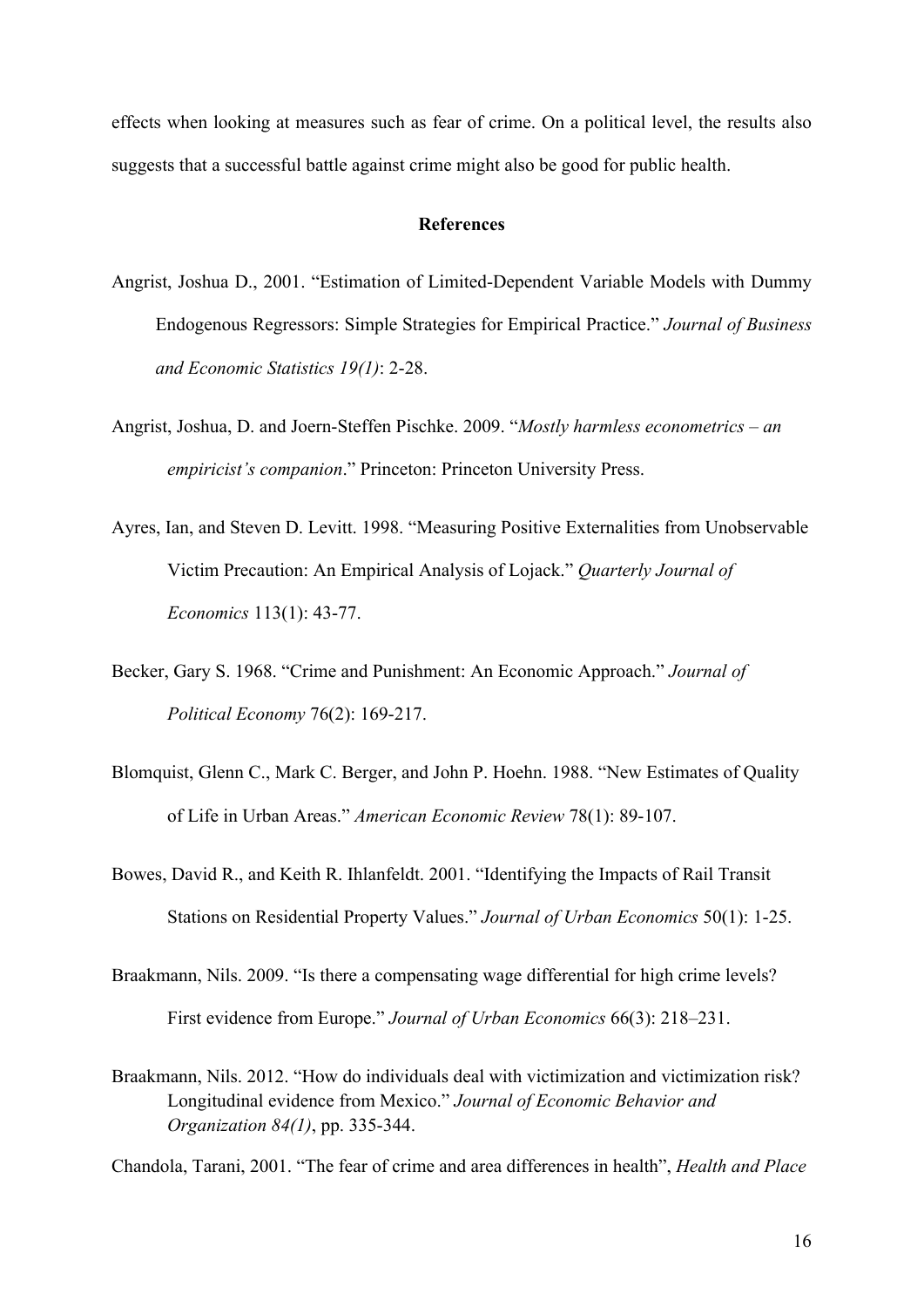- Cohen, Mark A., Roland T. Rust, Sara Steen, and Simon T. Tidd. 2004. "Willingness-to-pay for crime control programs." *Criminology* 42(1): 89–110.
- Dominitz, Jeff, and Charles F. Manski. 1997. "Perceptions of Economic Insecurity: Evidence from the Survey of Economic Expectations." *Public Opinion Quarterly* 61(2): 261- 287.
- Freeman, Richard B. 1999. "The Economics of Crime." In: Ashenfelter, Orley, and David Card (eds.). *Handbook of Labor Economics, Vol. 3C*. North-Holland: 3529-3571.
- Gerking, Shelby D., and William N. Neirick. 1983. "Compensating Differences and Interregional Wage Differentials." *Review of Economics and Statistics* 65(3): 483- 487.
- Gibbons, Steve. 2004. "The Cost of Urban Property Crime." *The Economic Journal* 114(499): F441-F463.
- Gould, Eric D., Bruce A. Weinberg, and David B. Mustard. 2002. "Crime rates and local labor market opportunities in the United States: 1979–1997." *Review of Economics and Statistics* 84(1): 45–61.
- Hamermesh, Daniel S. 1999. "Crime and the Timing of Work." *Journal of Urban Economics* 45(2): 311-330.
- Jackson, Jonathan and Mai Stafford, 2009. "Public Health and fear of crime A prospective cohort study." *British Journal of Criminology 49(6)*: 832-847.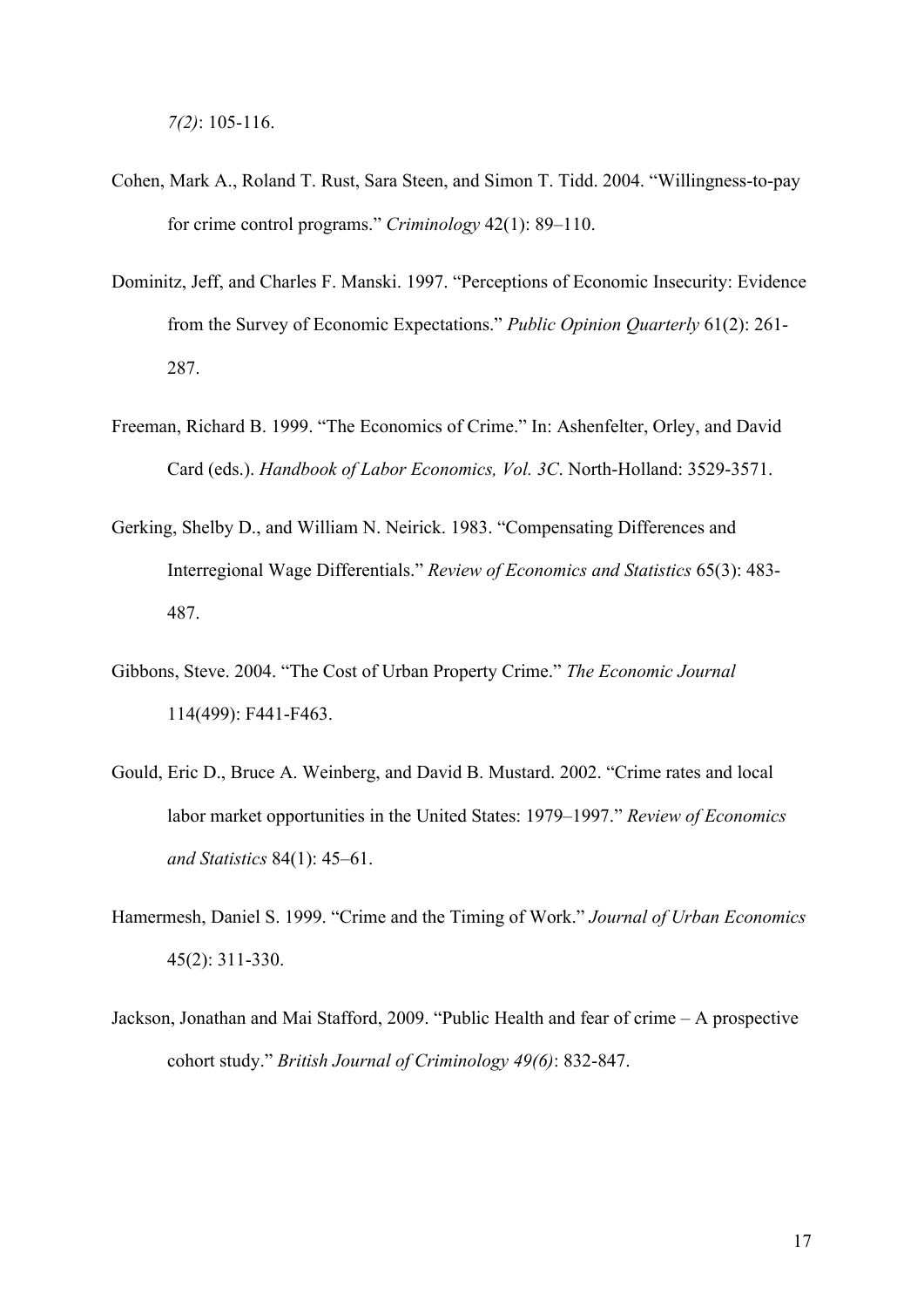- Ludwig, Jens and Philip J. Cook. 2001. "The Benefits of Reducing Gun Violence: Evidence from Contingent-Valuation Survey Data." *Journal of Risk and Uncertainty 22(3)*: 207-226.
- Lynch, Allen K., and David W. Rasmussen, 2001. "Measuring the impact of crime on house prices." *Applied Economics* 33(15): 1981-1989.
- Miller, Ted R., Mark A Cohen and Shelli B. Rossman, 1993. "Victim costs of violent crime and resulting injuries." *Health Affairs 12(4)*: 186-197.
- Roback, Jennifer. 1982. "Wages, Rents, and the Quality of Life." *Journal of Political Economy* 90(6): 1257-1278.
- Roback, Jennifer. 1988. "Rents, and Amenities: Differences Among Workers and Regions." *Economic Inquiry* 26(1): 23-41.
- Piehl, Anne M. 1998. "Economic conditions, work and crime." In: Tonry, Michael (Ed.). *The Handbook of Crime and Punishment*. Oxford University Press, Oxford" 302–319.
- Powdthavee, Nattavudh. 2007. "Unhappiness and Crime: Evidence from South Africa." *Economica* 72(287): 531-547.
- Schmidt, Lucie, and Paul N. Courant. 2006. "Sometimes Close is Good Enough: The Value of Nearby Environmental Amenities." *Journal of Regional Science* 46(5): 931-951.
- Sloan, Frank and Alyssa Pratt, 2011. "Information, risk perceptions, and smoking choices of youth." *Journal of Risk and Uncertainty 42(2)*: 161-193.
- Smith, Claudia. 2005. "Immigration, Crime and Compensating Wage Differential: Evidence from the Mariel Boatlift." *Mimeo*, Syracuse.

Stafford, Mau, Tarani Chandola and Michael Marmot, 2007. "Association between fear of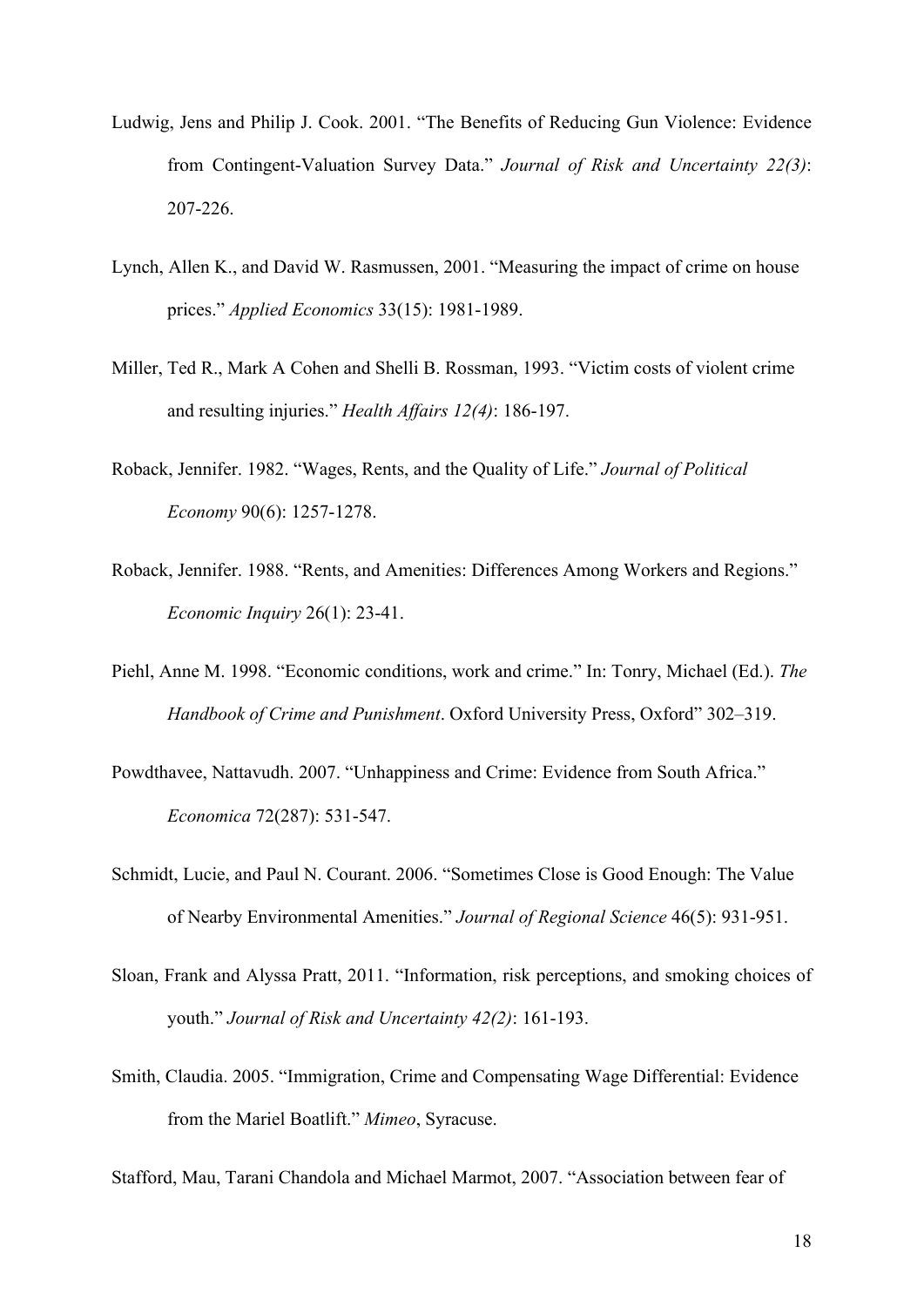crime and mental health and physical functioning." *American Journal of Public Health 97(11)*: 2076-2081.

Stutzer, Alois, and Bruno S. Frey. 2008. "Stress that Doesn't Pay: The Commuting Paradox." *Scandinavian Journal of Economics* 110(2): 339-366.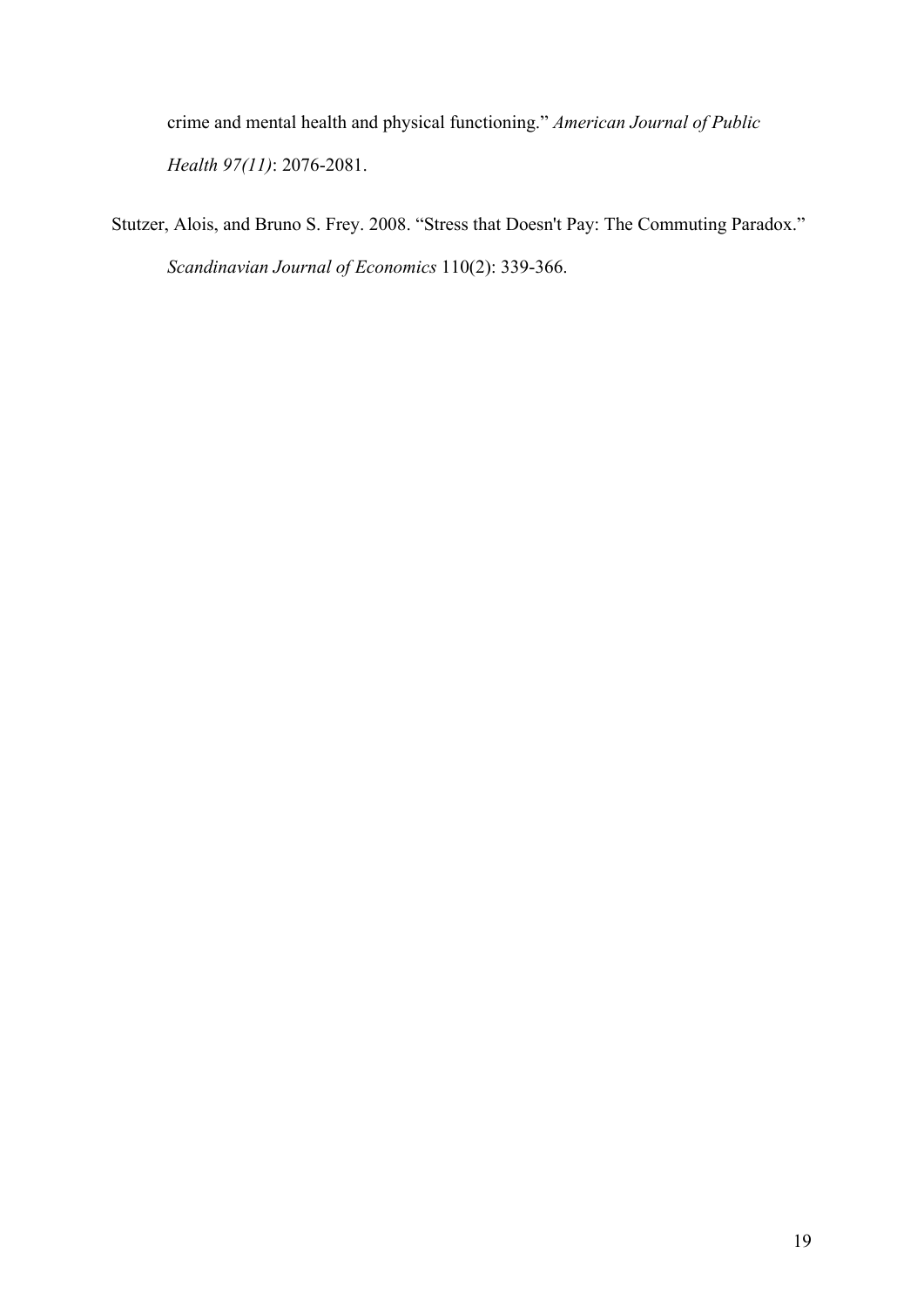# **Table 1:**

# **Descriptive statistics**

|                                                                  | Men     |         | Women   |         |  |  |  |
|------------------------------------------------------------------|---------|---------|---------|---------|--|--|--|
|                                                                  | Mean    | Std.    | Mean    | Std.    |  |  |  |
|                                                                  |         | dev.    |         | dev.    |  |  |  |
| Considers victimization in next year likely                      | 0.210   | 0.407   | 0.218   | 0.413   |  |  |  |
| Ever victimized                                                  | 0.124   | 0.330   | 0.069   | 0.253   |  |  |  |
| Share of individuals in community who consider                   | 0.211   | 0.134   | 0.214   | 0.134   |  |  |  |
| victimization to be likely                                       |         |         |         |         |  |  |  |
| Share of victimized people in community                          | 0.089   | 0.094   | 0.092   | 0.096   |  |  |  |
| Has bad self-rated health                                        | 0.041   | 0.198   | 0.058   | 0.233   |  |  |  |
| Health has decreased compared with 1 year ago                    | 0.090   | 0.286   | 0.131   | 0.338   |  |  |  |
| Expects health to be worse next week                             | 0.063   | 0.242   | 0.070   | 0.255   |  |  |  |
| Bad health relative to people of same age and sex                | 0.054   | 0.225   | 0.085   | 0.279   |  |  |  |
| Suffered from stress in the last 4 weeks                         | 0.000   | 0.021   | 0.001   | 0.030   |  |  |  |
| Hours of sleep per day                                           | 7.612   | 1.323   | 7.813   | 1.304   |  |  |  |
| Had problems sleeping in last 4 weeks                            | 0.035   | 0.183   | 0.057   | 0.231   |  |  |  |
| Felt frequently pessimistic in last 4 weeks                      | 0.025   | 0.155   | 0.047   | 0.212   |  |  |  |
| Felt fear frequently in last 4 weeks                             | 0.018   | 0.133   | 0.032   | 0.177   |  |  |  |
| Frequently wished to die during last 4 weeks                     | 0.011   | 0.104   | 0.020   | 0.141   |  |  |  |
| Age (years)                                                      | 41.044  | 17.556  | 39.546  | 16.221  |  |  |  |
| Elementary schooling                                             | 0.406   | 0.491   | 0.434   | 0.496   |  |  |  |
| Completed Jr. high school                                        | 0.248   | 0.432   | 0.252   | 0.434   |  |  |  |
| Completed high school                                            | 0.140   | 0.347   | 0.122   | 0.327   |  |  |  |
| College graduate                                                 | 0.103   | 0.304   | 0.073   | 0.260   |  |  |  |
| Community variables (based on interview with community official) |         |         |         |         |  |  |  |
| Local income opportunities improved during the                   | 0.185   | 0.388   | 0.188   | 0.391   |  |  |  |
| last year                                                        |         |         |         |         |  |  |  |
| Local population                                                 | 223,406 | 429,524 | 225,909 | 432,545 |  |  |  |
| Price of health care increased                                   | 0.588   | 0.492   | 0.576   | 0.494   |  |  |  |
| Price of corn increased                                          | 0.383   | 0.486   | 0.378   | 0.485   |  |  |  |
| Price of other food increased                                    | 0.457   | 0.498   | 0.448   | 0.497   |  |  |  |
| Observations                                                     | 11,736  |         | 16,756  |         |  |  |  |

All variables based on individual survey responses except for community variables at the

bottom of the table, which are based on an interview with a community official.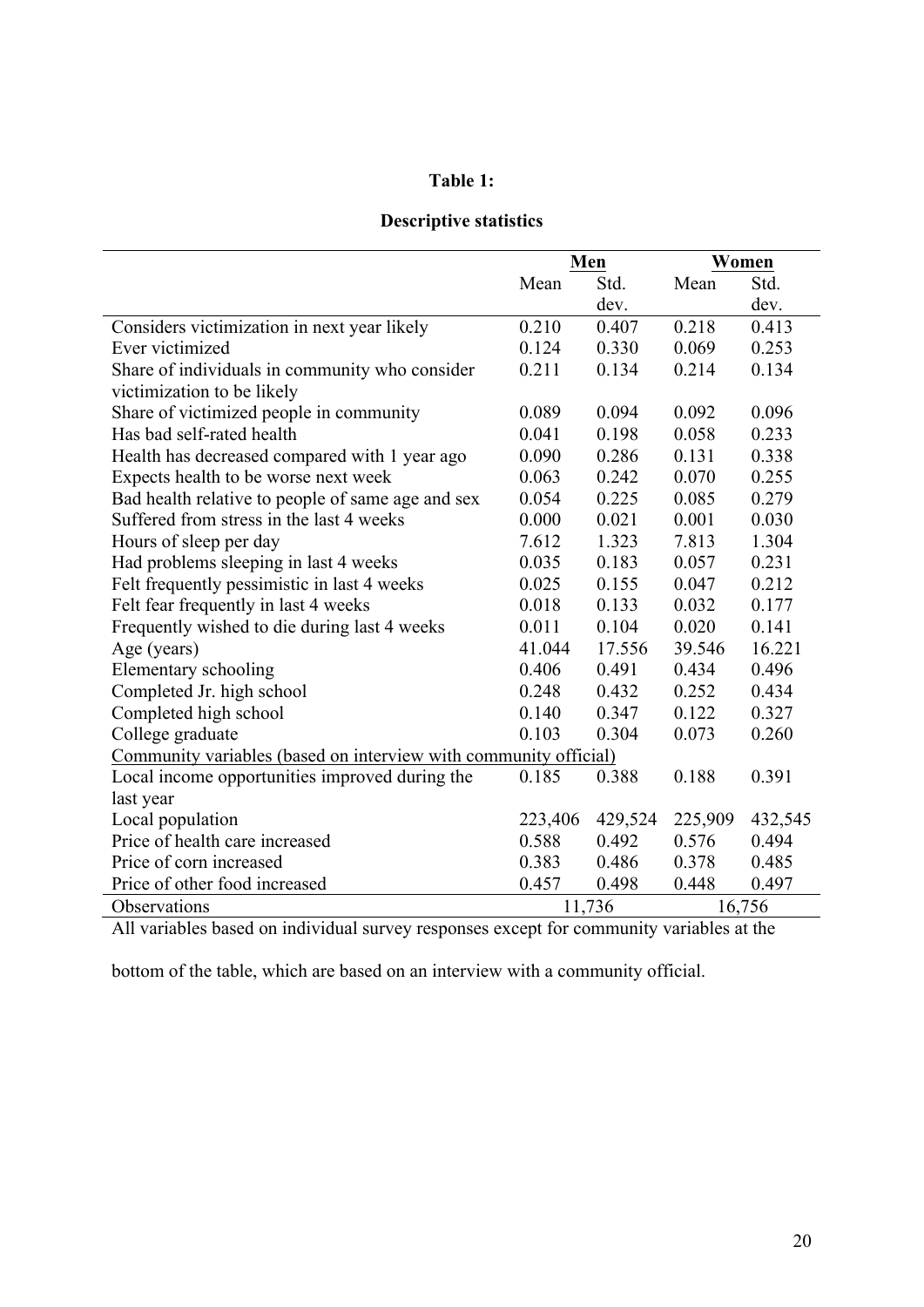# **Table 2:**

## **First stage results**

|                            | Men                |             | Women              |             |  |  |
|----------------------------|--------------------|-------------|--------------------|-------------|--|--|
| Outcome                    | Considers          | Ever        | Considers          | Ever        |  |  |
|                            | victimization      | victimized  | victimization      | victimized  |  |  |
|                            | likely $(1 = yes)$ | $(1 = yes)$ | likely $(1 = yes)$ | $(1 = yes)$ |  |  |
| Share of individuals in    | $0.7191***$        | $-0.0270$   | $0.7732***$        | $0.0746***$ |  |  |
| community who consider     |                    |             |                    |             |  |  |
| victimization to be likely |                    |             |                    |             |  |  |
| $(0 \text{ to } 1)$        |                    |             |                    |             |  |  |
|                            | (0.0764)           | (0.0556)    | (0.0724)           | (0.0231)    |  |  |
| Share of victimized        | 0.1804             | 0.9698***   | $-0.0145$          | $0.3711***$ |  |  |
| people in community        |                    |             |                    |             |  |  |
| $(0 \text{ to } 1)$        |                    |             |                    |             |  |  |
|                            | (0.1151)           | (0.1100)    | (0.1334)           | (0.0619)    |  |  |
| Individual fixed effects   | Yes                | Yes         | Yes                | Yes         |  |  |
| Community fixed effects    | Yes                | Yes         | Yes                | Yes         |  |  |
| Year fixed effects         | Yes                | Yes         | Yes                | Yes         |  |  |
| Regional controls          | Yes                | Yes         | Yes                | Yes         |  |  |
| F-value excluded           | 47.10              | 49.40       | 86.81              | 25.51       |  |  |
| instruments                |                    |             |                    |             |  |  |
| F-value for Angrist-       | 90.34              | 68.84       | 73.02              | 36.25       |  |  |
| Pischke test of excluded   |                    |             |                    |             |  |  |
| instruments                |                    |             |                    |             |  |  |
| Kleibergen-Paap Wald rk    | 36.78              |             | 20.82              |             |  |  |
| F statistic                |                    |             |                    |             |  |  |
| Observations               | 11,736             |             | 16,756             |             |  |  |

Coefficients, standard errors adjusted for clustering on the individual and the community level in parentheses. \*/\*\*/\*\*\* denote statistical significance on the 10%, 5% and 1% level respectively. Control variables in all specifications are age and age squared and dummies for having completed elementary school, Jr. High School, High School and College with no schooling being the base alternative. Regional controls are the local population, a dummy indicating whether income opportunities have improved compared to last year, and dummies indicating whether the prices of corn, other food and health care have risen respectively.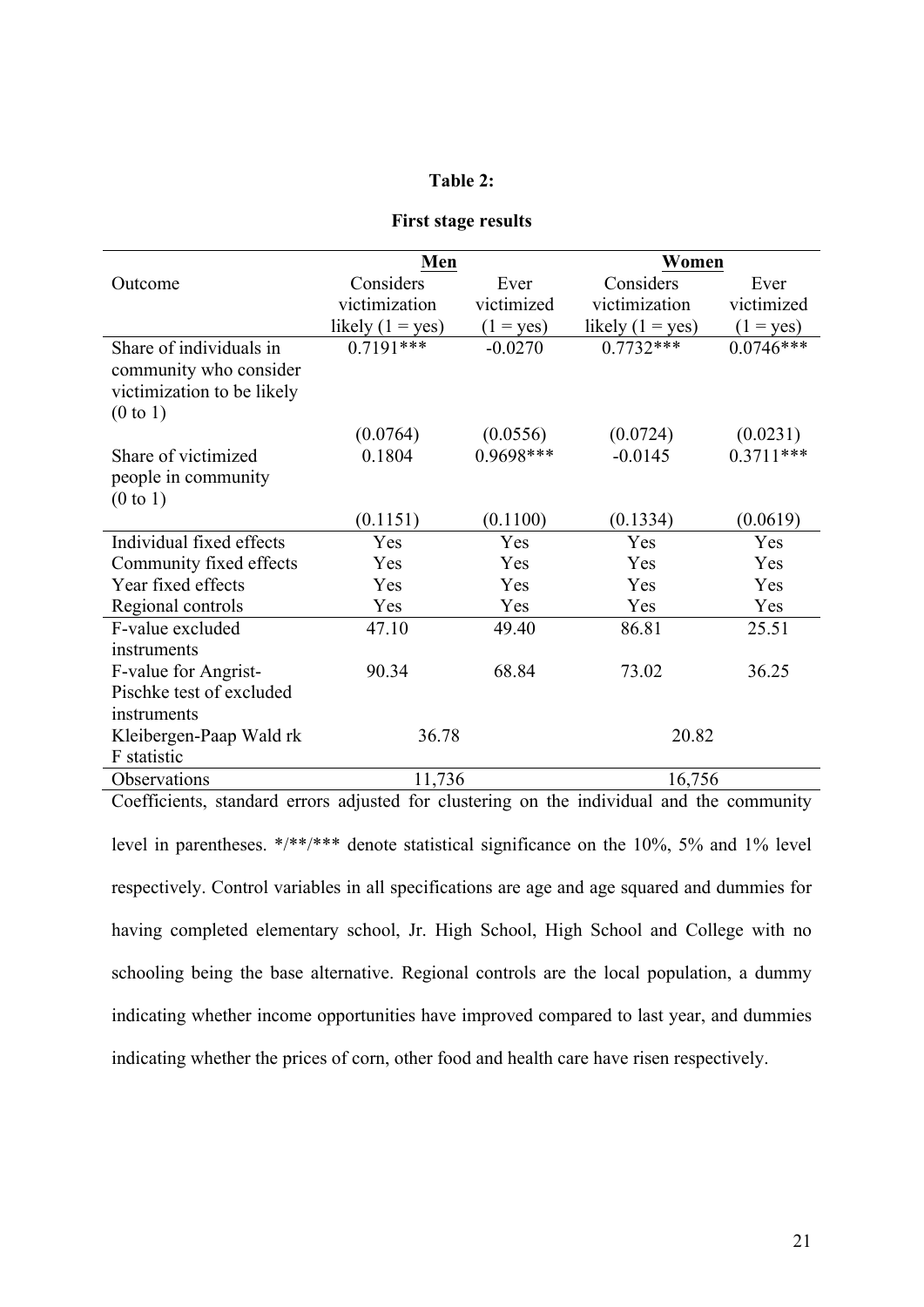# **Table 3:**

# **Victimization risk and self-rated health**

|                            |                                                   | Men        |             |                 | Women       |             |
|----------------------------|---------------------------------------------------|------------|-------------|-----------------|-------------|-------------|
|                            | FE I                                              | FE II      | IV          | FE <sub>I</sub> | FE II       | IV          |
|                            | Bad self-rated health                             |            |             |                 |             |             |
| Considers victimization in |                                                   | $-0.0089$  | 0.0183      | 0.0002          | $-0.0002$   | 0.0122      |
| next year likely           | $0.0097*$                                         |            |             |                 |             |             |
|                            | (0.0055)                                          | (0.0055)   | (0.0463)    | (0.0054)        | (0.0053)    | (0.0538)    |
| Ever victimized            | 0.0024                                            | 0.0026     | $-0.0057$   | 0.0168          | 0.0166      | 0.0321      |
|                            | (0.0084)                                          | (0.0084)   | (0.0924)    | (0.0116)        | (0.0113)    | (0.1808)    |
|                            | Health has decreased compared with 1 year ago     |            |             |                 |             |             |
| Considers victimization in | $-0.0068$                                         | $-0.0053$  | 0.0347      | 0.0069          | 0.0080      | $-0.0969$   |
| next year likely           | (0.0090)                                          | (0.0091)   | (0.0981)    | (0.0094)        | (0.0091)    | (0.0922)    |
| Ever victimized            | 0.0095                                            | 0.0208     | $0.3846***$ | $0.0350*$       | $0.0469**$  | $1.0577***$ |
|                            | (0.0166)                                          | (0.0158)   | (0.1142)    | (0.0181)        | (0.0188)    | (0.3657)    |
|                            | Expects health to be worse next week              |            |             |                 |             |             |
| Considers victimization in | $-0.0059$                                         | $-0.0042$  | 0.0298      | $0.0140**$      | $0.0157***$ | 0.0004      |
| next year likely           | (0.0071)                                          | (0.0069)   | (0.0635)    | (0.0057)        | (0.0055)    | (0.0642)    |
| Ever victimized            | $0.0231*$                                         | $0.0265**$ | 0.1230      | 0.0147          | 0.0166      | 0.2805      |
|                            | (0.0118)                                          | (0.0114)   | (0.0922)    | (0.0131)        | (0.0132)    | (0.2062)    |
|                            | Bad health relative to people of same age and sex |            |             |                 |             |             |
| Considers victimization in | 0.0094                                            | 0.0094     | $-0.0234$   | 0.0066          | 0.0038      | $-0.1480**$ |
| next year likely           | (0.0067)                                          | (0.0067)   | (0.0514)    | (0.0077)        | (0.0078)    | (0.0642)    |
| Ever victimized            | 0.0032                                            | 0.0051     | 0.0945      | $0.0225*$       | $0.0283**$  | $0.5568***$ |
|                            | (0.0116)                                          | (0.0112)   | (0.0869)    | (0.0123)        | (0.0126)    | (0.2161)    |
| Individual fixed effects   | yes                                               | yes        | yes         | yes             | yes         | yes         |
| Community-year fixed       | yes                                               | no         | no          | yes             | no          | no          |
| effects                    |                                                   |            |             |                 |             |             |
| Community fixed effects    | no                                                | yes        | yes         | no              | yes         | yes         |
| Year fixed effects         | no                                                | yes        | yes         | no              | yes         | yes         |
| Regional controls          | no                                                | yes        | yes         | no              | yes         | no          |
| $\mathbf N$                |                                                   | 11,736     |             |                 | 16,756      |             |

Coefficients, standard errors adjusted for clustering on the individual and the community level in parentheses. \*/\*\*/\*\*\* denote statistical significance on the 10%, 5% and 1% level respectively. Control variables in all specifications are age and age squared and dummies for having completed elementary school, Jr. High School, High School and College with no schooling being the base alternative. Regional controls are the local population, a dummy indicating whether income opportunities have improved compared to last year, and dummies indicating whether the prices of corn, other food and health care have risen respectively.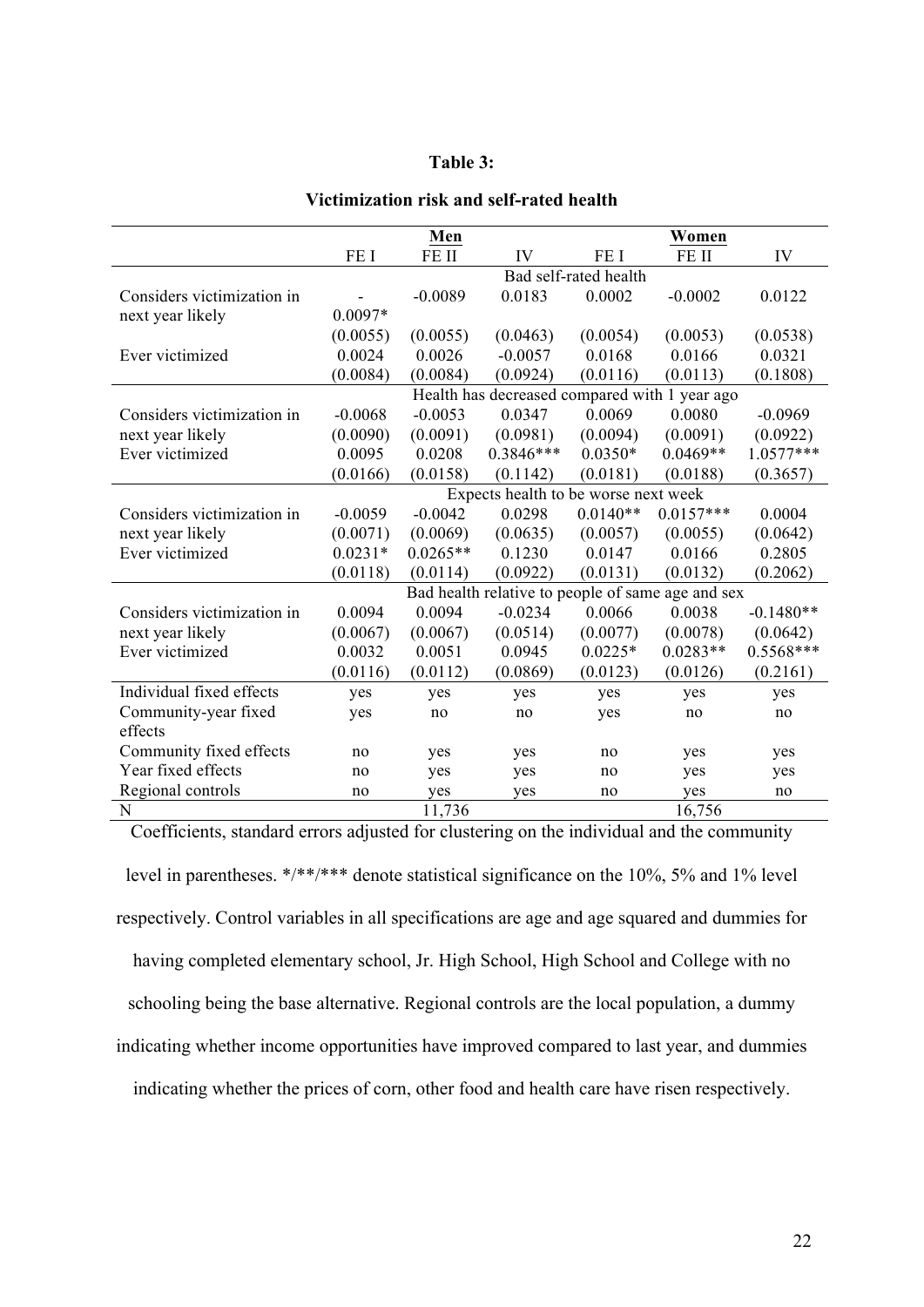## **Table 4:**

|                            |                                              | Men        |                                                    |            | Women       |           |
|----------------------------|----------------------------------------------|------------|----------------------------------------------------|------------|-------------|-----------|
|                            | FE I                                         | FE II      | IV                                                 | FE I       | FE II       | IV        |
|                            | Suffered from stress last 4 weeks            |            |                                                    |            |             |           |
| Considers victimization in | 0.0007                                       | 0.0006     | $-0.0060$                                          | 0.0012     | $0.0012*$   | 0.0008    |
| next year likely           | (0.0010)                                     | (0.0011)   | (0.0055)                                           | (0.0007)   | (0.0007)    | (0.0050)  |
| Ever victimized            | 0.0021                                       | 0.0021     | 0.0005                                             | 0.0024     | 0.0024      | 0.0153    |
|                            | (0.0018)                                     | (0.0017)   | (0.0050)                                           | (0.0018)   | (0.0019)    | (0.0159)  |
|                            | Hours of sleep per night                     |            |                                                    |            |             |           |
| Considers victimization in | $-0.0309$                                    | $-0.0323$  | 0.3744                                             | 0.0249     | 0.0206      | 0.2611    |
| next year likely           | (0.0397)                                     | (0.0370)   | (0.3289)                                           | (0.0373)   | (0.0367)    | (0.3748)  |
| Ever victimized            | $-0.0808$                                    |            |                                                    | $-0.0980$  | $-0.1321**$ |           |
|                            |                                              | $0.1251**$ | 2.0157***                                          |            |             | 3.2442**  |
|                            | (0.0612)                                     | (0.0637)   | (0.6343)                                           | (0.0646)   | (0.0623)    | (1.3328)  |
|                            |                                              |            | Had problems sleeping last 4 weeks                 |            |             |           |
| Considers victimization in | 0.0087                                       | 0.0080     | $-0.0352$                                          | $0.0134*$  | $0.0146*$   | $-0.0262$ |
| next year likely           | (0.0068)                                     | (0.0065)   | (0.0489)                                           | (0.0073)   | (0.0078)    | (0.0701)  |
| Ever victimized            | 0.0081                                       | $0.0159*$  | 0.2894 ***                                         | $0.0272*$  | $0.0309**$  | $0.4409*$ |
|                            | (0.0089)                                     | (0.0084)   | (0.0842)                                           | (0.0142)   | (0.0144)    | (0.2540)  |
|                            |                                              |            | Felt frequently pessimistic last 4 weeks           |            |             |           |
| Considers victimization in | 0.0072                                       | 0.0066     | $-0.0408$                                          | 0.0085     | $0.0095*$   | 0.0527    |
| next year likely           | (0.0066)                                     | (0.0065)   | (0.0283)                                           | (0.0056)   | (0.0055)    | (0.0552)  |
| Ever victimized            | 0.0068                                       | 0.0046     | 0.0209                                             | $0.0250**$ | $0.0261**$  | 0.2246    |
|                            | (0.0085)                                     | (0.0084)   | (0.0517)                                           | (0.0119)   | (0.0122)    | (0.2118)  |
|                            |                                              |            | Experienced frequent feelings of fear last 4 weeks |            |             |           |
| Considers victimization in | 0.0050                                       | 0.0052     | 0.0066                                             | $0.0140**$ | $0.0150***$ | 0.0387    |
| next year likely           | (0.0055)                                     | (0.0053)   | (0.0330)                                           | (0.0061)   | (0.0058)    | (0.0512)  |
| Ever victimized            | 0.0055                                       | 0.0028     | $-0.0433$                                          | 0.0034     | 0.0046      | 0.1705    |
|                            | (0.0066)                                     | (0.0064)   | (0.0431)                                           | (0.0119)   | (0.0118)    | (0.1681)  |
|                            | Frequently wished to die during last 4 weeks |            |                                                    |            |             |           |
| Considers victimization in | $-0.0011$                                    | $-0.0013$  | 0.0136                                             | 0.0001     | $-0.0014$   | $-0.0432$ |
| next year likely           | (0.0038)                                     | (0.0039)   | (0.0214)                                           | (0.0039)   | (0.0037)    | (0.0344)  |
| Ever victimized            | 0.0028                                       | 0.0021     | $-0.0028$                                          | $0.0178**$ | $0.0180**$  | 0.0766    |
|                            | (0.0047)                                     | (0.0047)   | (0.0472)                                           | (0.0084)   | (0.0076)    | (0.1108)  |
| Individual fixed effects   | yes                                          | yes        | yes                                                | yes        | yes         | yes       |
| Community-year fixed       | yes                                          | no         | no                                                 | yes        | no          | no        |
| effects                    |                                              |            |                                                    |            |             |           |
| Community fixed effects    | no                                           | yes        | yes                                                | no         | yes         | yes       |
| Year fixed effects         | no                                           | yes        | yes                                                | no         | yes         | yes       |
| Regional controls          | no                                           | yes        | yes                                                | no         | yes         | no        |
| $\mathbf N$                |                                              | 11,736     |                                                    |            | 16,756      |           |

# **Victimization risk and indicators of mental health**

Coefficients, standard errors adjusted for clustering on the individual and the community level in parentheses. \*/\*\*/\*\*\* denote statistical significance on the 10%, 5% and 1% level respectively. Control variables in all specifications are age and age squared and dummies for having completed elementary school, Jr. High School, High School and College with no schooling being the base alternative. Regional controls are the local population, a dummy